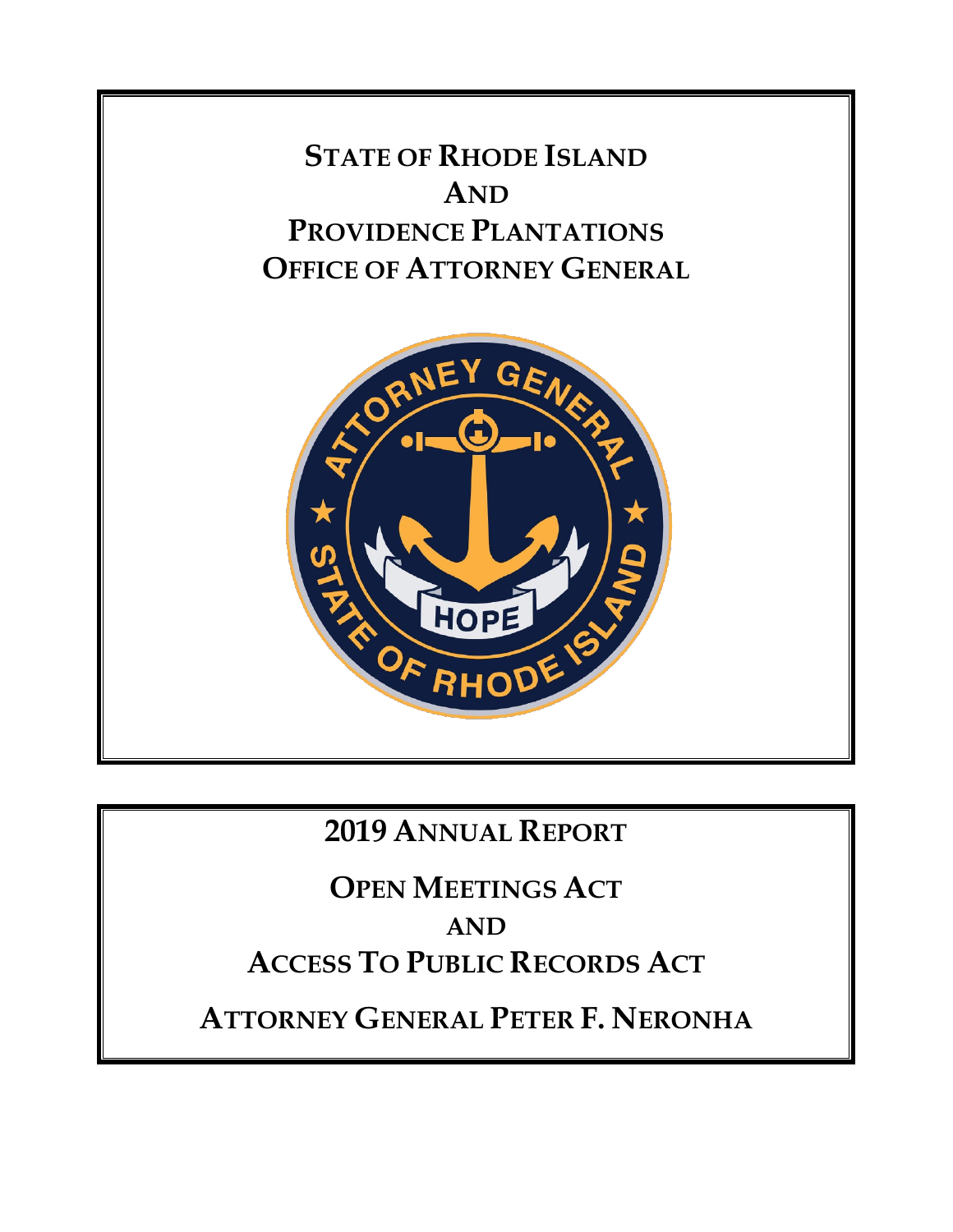# OPEN MEETINGS ACT



## ANNUAL REPORT 2019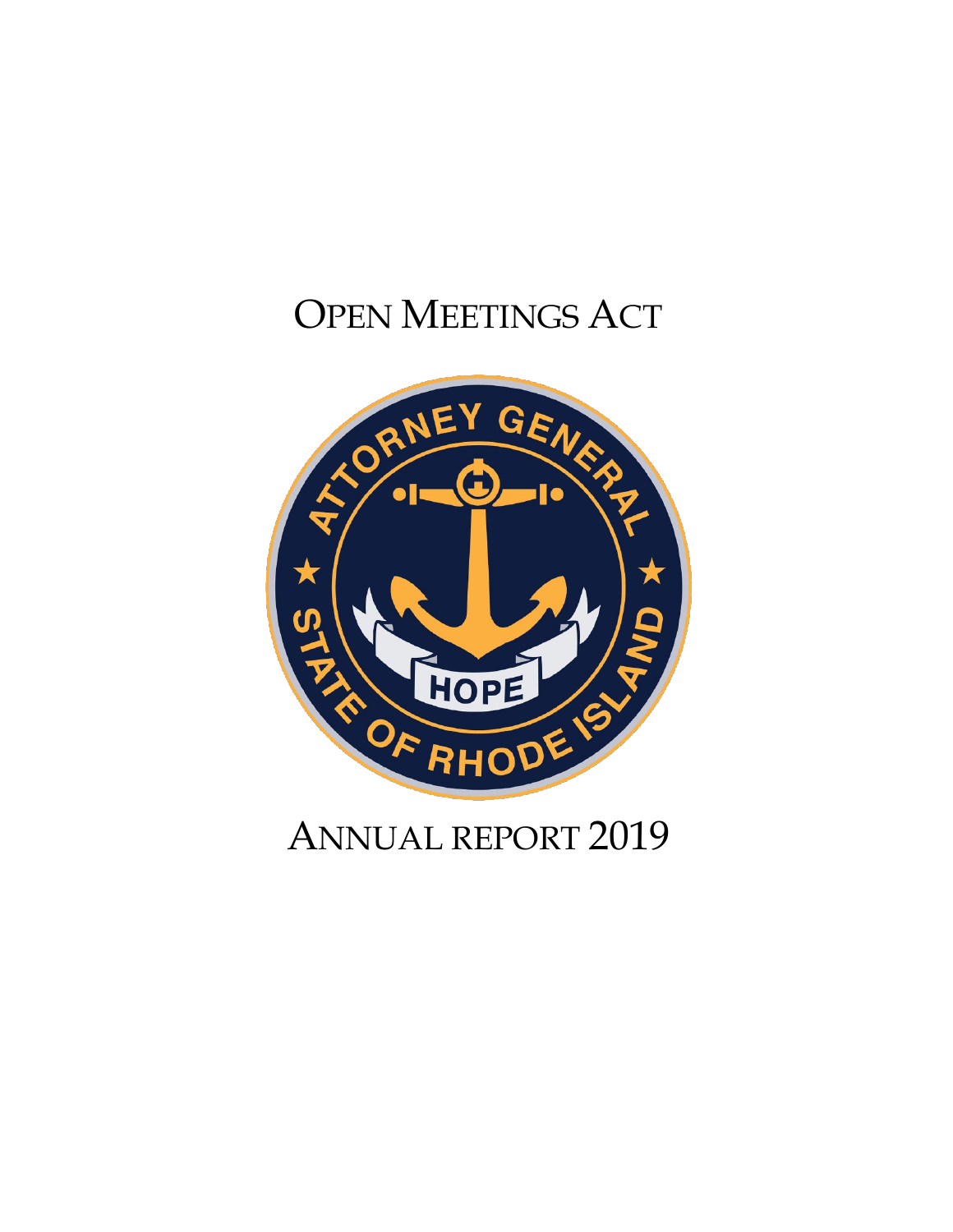## **ATTORNEY GENERAL'S ANNUAL REPORT OF COMPLAINTS RECEIVED PURSUANT TO RHODE ISLAND GENERAL LAWS SECTION 42-46-1,** *ET SEQ.***, THE OPEN MEETINGS ACT**

Rhode Island General Laws Section 42-46-11 requires the Office of Attorney General to submit an annual report to the Legislature summarizing the complaints received pursuant to the Open Meetings Act, including the number of complaints found to be meritorious and the action taken by the Office of Attorney General in response to each complaint. On occasion, complaints will be resolved by the parties without the issuance of a finding or the Office of Attorney General will issue one finding in response to multiple similar complaints, resulting in a discrepancy between the number of complaints received and findings issued. Additionally, sometimes findings are issued in a different calendar year than when a complaint was received. The Office of Attorney General is pleased to submit the following information concerning the calendar year 2019.

#### **STATISTICS**

| OPEN MEETINGS ACT COMPLAINTS RECEIVED:                                                             | 85             |
|----------------------------------------------------------------------------------------------------|----------------|
| FINDINGS ISSUED BY THE ATTORNEY GENERAL:                                                           | 44             |
| <b>VIOLATIONS FOUND:</b><br><b>WARNINGS ISSUED:</b><br>LITIGATION INITIATED:                       | 24<br>23<br>01 |
| <b>WRITTEN ADVISORY OPINIONS:</b><br><b>REQUESTS RECEIVED:</b><br><b>ADVISORY OPINIONS ISSUED:</b> |                |

#### **VIOLATIONS FOUND/WARNINGS ISSUED**

The Office of Attorney General issued warnings in the following cases where the Office found violations of the Open Meetings Act:

| OM 19-03 | City of Central Falls v. Central Falls Detention Facility Corporation |
|----------|-----------------------------------------------------------------------|
| OM 19-04 | Bower and Angell v. Scituate Town Council                             |
| OM 19-05 | Ward v. Woonsocket Planning Board                                     |
| OM 19-10 | Andrews-Mellouise v. East Providence School Committee                 |
| OM 19-12 | Murray v. Woonsocket City Council                                     |
| OM 19-14 | In re: Saylesville Fire District                                      |
| OM 19-15 | In re: Woonsocket Renewable Energy Committee                          |
| OM 19-16 | Lussier v. Pascoag Fire District                                      |
| OM 19-17 | Angelo v. Westerly Town Council                                       |
| OM 19-18 | Dickinson and Murphy v. Jamestown Board of Canvassers                 |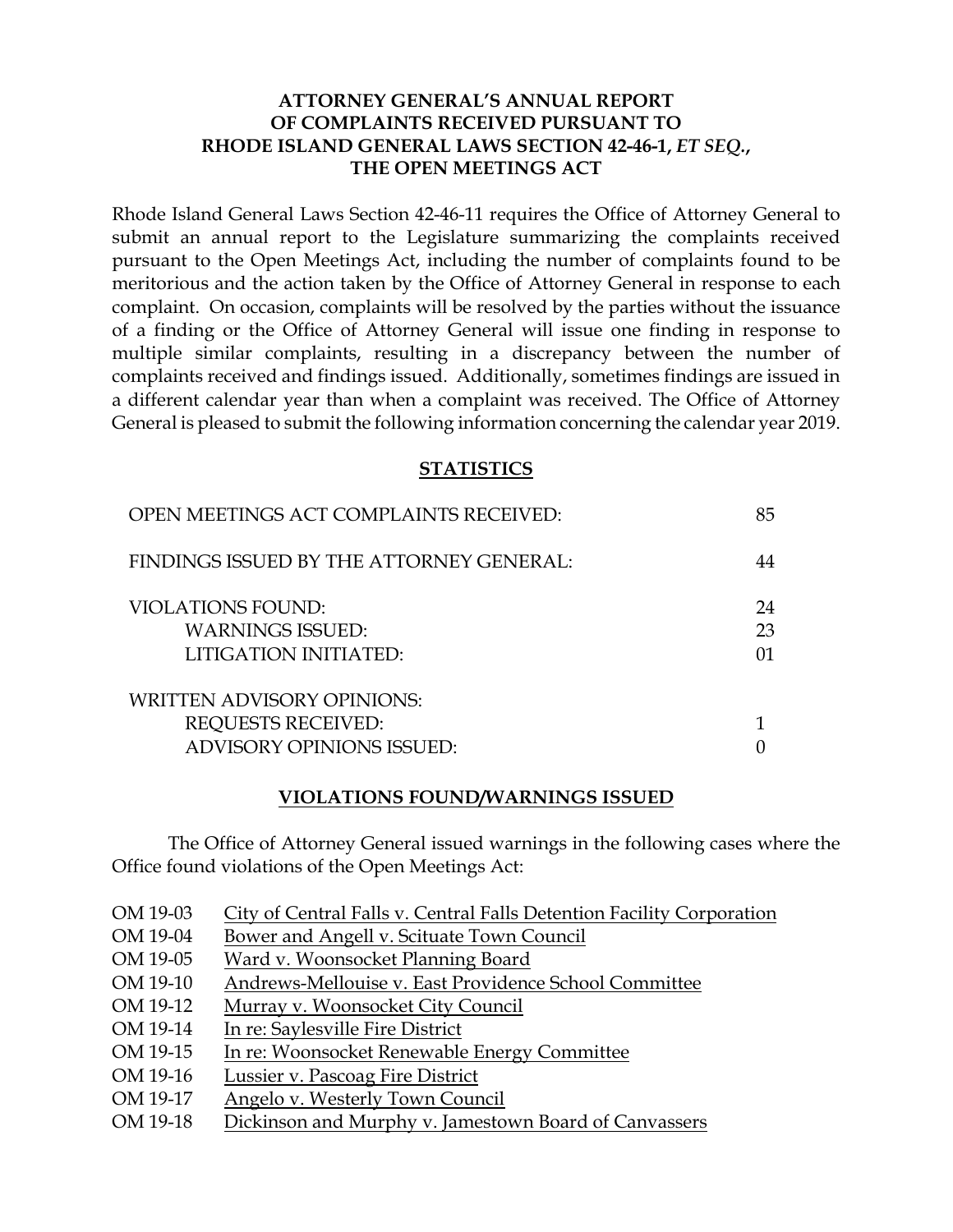- OM 19-19 Hopkins v. Scituate Plan Commission
- OM 19-25 Doe v. Cranston Planning Commission
- OM 19-26 Ahlquist v. Central Falls Detention Facility Corporation
- OM 19-27 Langseth v. Buttonwoods Fire District
- OM 19-28 Spodnik v. Town of West Warwick and West Warwick Town Council
- OM 19-29 Novak v. Western Coventry Fire District
- OM 19-30 Burke v. Exeter West Greenwich School Committee
- OM 19-34 Wilson v. Coventry Sewer Subcommittee
- OM 19-37 Celico v. Westerly Town Council
- OM 19-38 Jenkins, et al. v. Narragansett Town Council
- OM 19-40 Durfee v. Tiverton Town Council
- OM 19-42 Perron v. Central Falls School District
- OM 19-43 Corrigan v. State Labor Relations Board

## **VIOLATIONS FOUND/LAWSUIT FILED**

The Office of Attorney General filed a lawsuit in the following case where the Office found violations of the Open Meetings Act:

OM 19-44 Fagnant v. Woonsocket City Council

\* \* \*

Summaries of all findings/written advisory opinions issued are attached.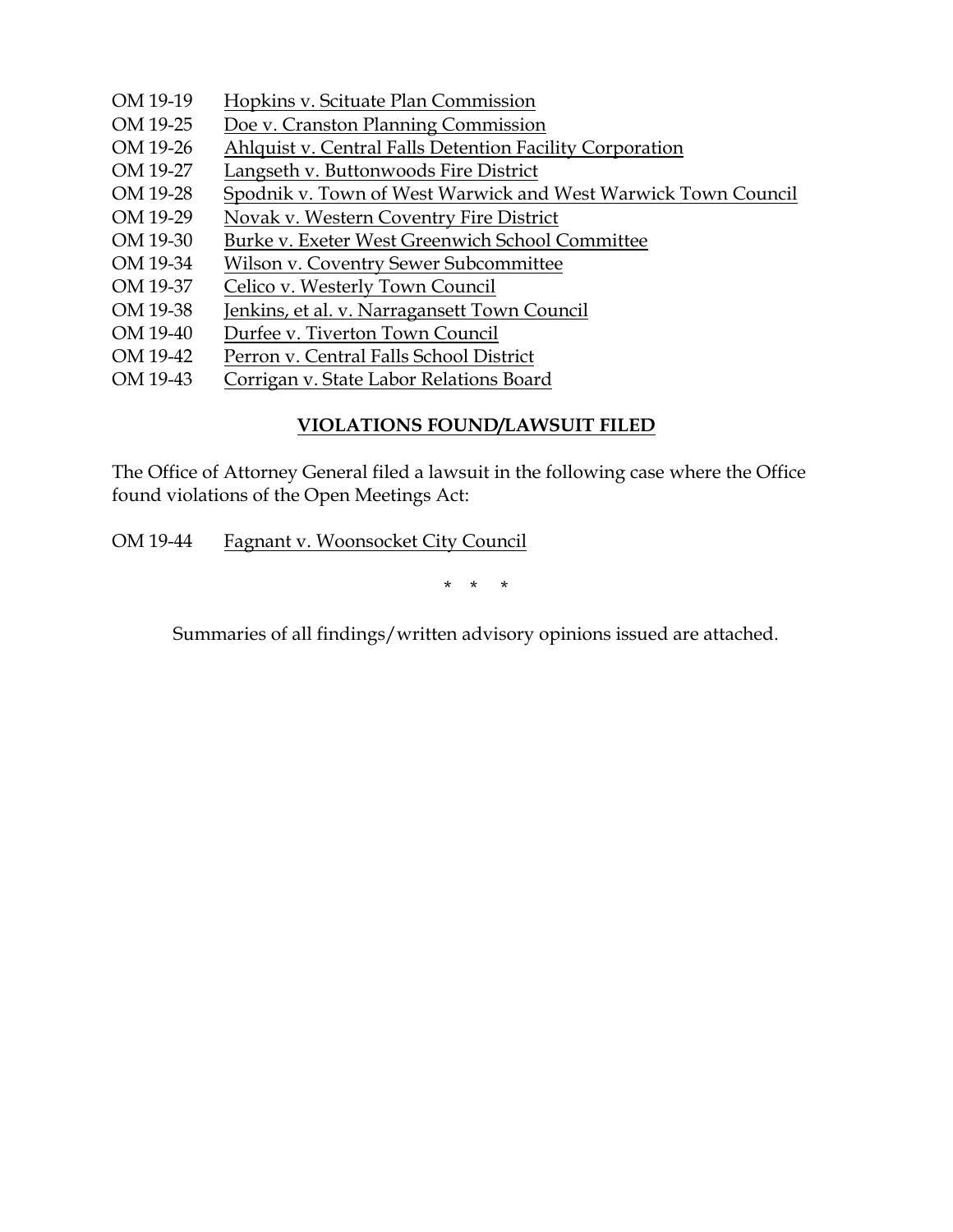#### **OPEN MEETINGS ACT FINDINGS – 2019**

#### **OM 19-01 Neill v. Nasonvill Fire District**

The Complainant alleged that the Nasonville Fire District Operating Committee violated the OMA when three of its seven members met with members of another fire district operating committee without providing notice of the meeting or posting the meeting agenda or meeting minutes. The Complainant also alleged that the NFD did not allow public comment at a meeting. Because the OMA only applies when a quorum of a public body convenes for a meeting, the NFD did not violate the OMA when three of its seven members met because there was not a quorum. Nor did the NFD violate the OMA by refusing public comment because the OMA expressly provides that it does not require a public body to permit public comment. *See* R.I. Gen. Laws § 42-46-6(d). Accordingly, we found no violations.

#### **OM 19-02 Angelo v. Town of Westerly**

The Complainant alleged that the Town of Westerly violated the OMA when the Town improperly convened into executive session to discuss the sale of Town property. Based on the undisputed evidence, including an *in camera* review of the executive session minutes, we found no evidence that the Town discussed the sale of Town property in executive session at the meeting identified in the Complaint. Our *in camera* review of the minutes revealed that the one item discussed in executive session pursuant to R.I. Gen. Laws § 42-46-5(a)(5) pertained to the acquisition of a certain parcel of real property for public purposes, which a public body may (but need not) discuss in executive session. *See* R.I. Gen. Laws § 42-46- 5(a)(5). Accordingly, we found no violation.

#### **OM 19-03 City of Central Falls v. Central Falls Detention Facility Corporation**

Through its Solicitor, the City of Central Falls filed a Complaint alleging that the Central Falls Detention Facility Corporation violated the OMA in relation to an emergency meeting of the Corporation Board of Directors that occurred on January 22, 2019. The Complainant alleged that: the emergency meeting was unnecessary; the Board failed to take an affirmative vote on the necessity of the emergency meeting; the Board's actions exceeded the scope of the alleged emergency; the Board erred by taking a vote at the emergency meeting; and the agenda for the January 22 meeting provided insufficient notice.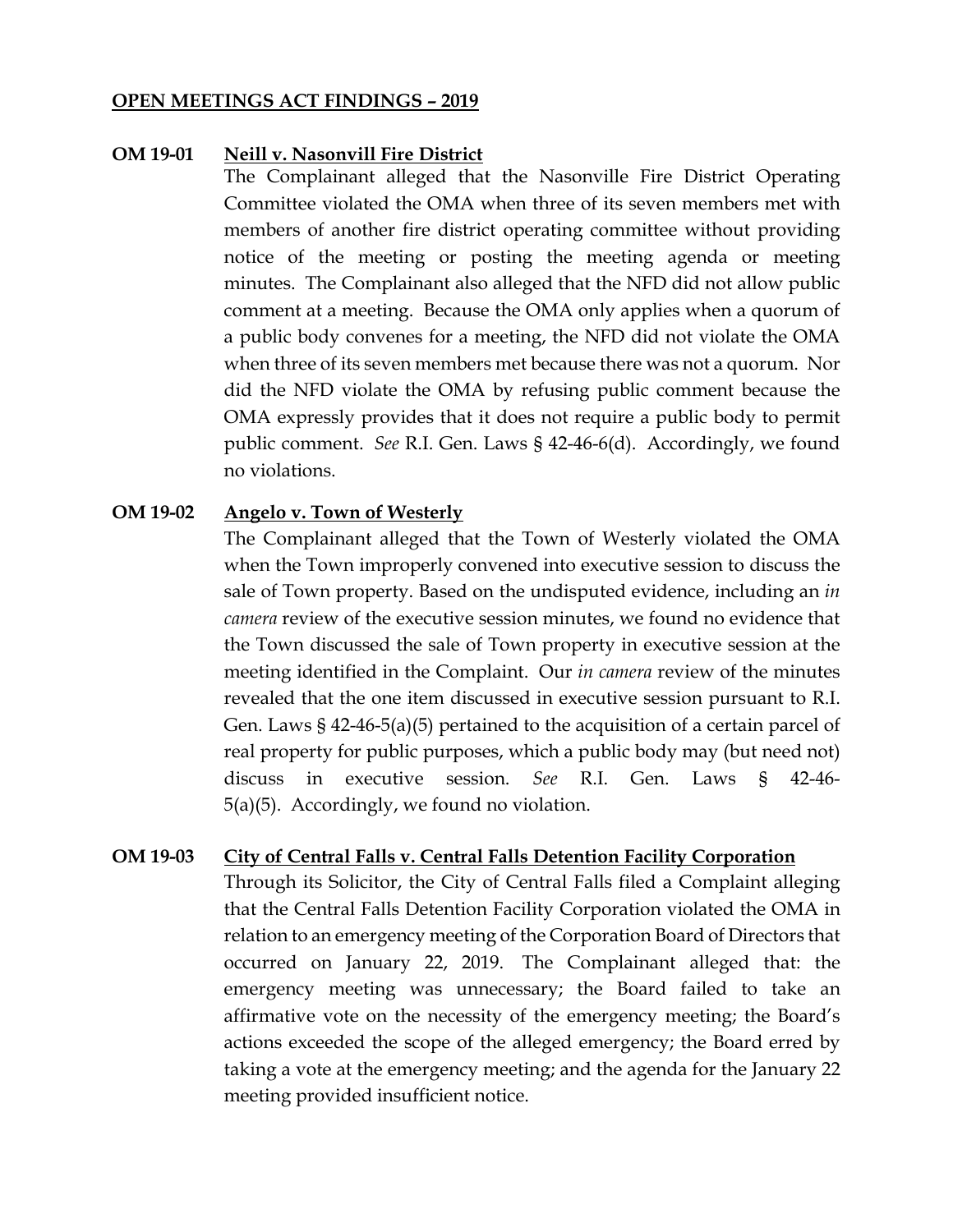This Office found that the Corporation violated the OMA because the agenda for the January 22 meeting did not provide sufficient notice of the business to be discussed and because the Board failed to take an affirmative vote on the need for an emergency meeting. This Office requested supplemental submissions addressing: whether the January 22 meeting was necessitated by an unexpected occurrence; whether the meeting was limited to the issue that created the need for an emergency meeting; and why it was not practicable to have provided sooner notice of the January 22 meeting. This Office also sought a supplemental submission regarding whether the violations found (and ones that may be found) were willful or knowing, and the appropriate relief. VIOLATION FOUND.

## **OM 19-03B Central Falls v. Central Falls Detention Facility Corporation Supplement**

This supplemental finding addresses whether the OMA violations found in *City of Central Falls v. Central Falls Detention Facility Corporation*, OM 19-03 were willful or knowing; whether the January 22, 2019 emergency meeting was necessitated by an unexpected occurrence; whether the meeting was limited to the issue that created the need for an emergency meeting; and whether notice of the January 22 meeting was provided as soon as practicable. After reviewing all the evidence presented, this Office concluded that the Corporation violated the OMA by not posting notice of the emergency meeting as soon as practicable. We found insufficient evidence to support the contention that the Corporation violated the OMA by failing to comply with the requirement that the emergency meeting was necessary to address an unexpected occurrence and was limited to addressing the issue that gave rise to the purported emergency. We also found insufficient evidence to support a knowing or willful violation. This Office determined that injunctive relief was not appropriate because the agreement approved by the Corporation at the January 22 meeting has since been terminated and the loan obtained as a result of the agreement has been repaid.

#### **OM 19-04 Bower and Angell v. Scituate Town Council**

Complainants alleged that the Scituate Town Council violated the OMA at its September 20, 2018 meeting by voting to freeze the funds of the Land Trust and Conservation Commission without providing proper notice. This Office determined that the Town Council violated the OMA because the agenda item did not sufficiently specify the nature of the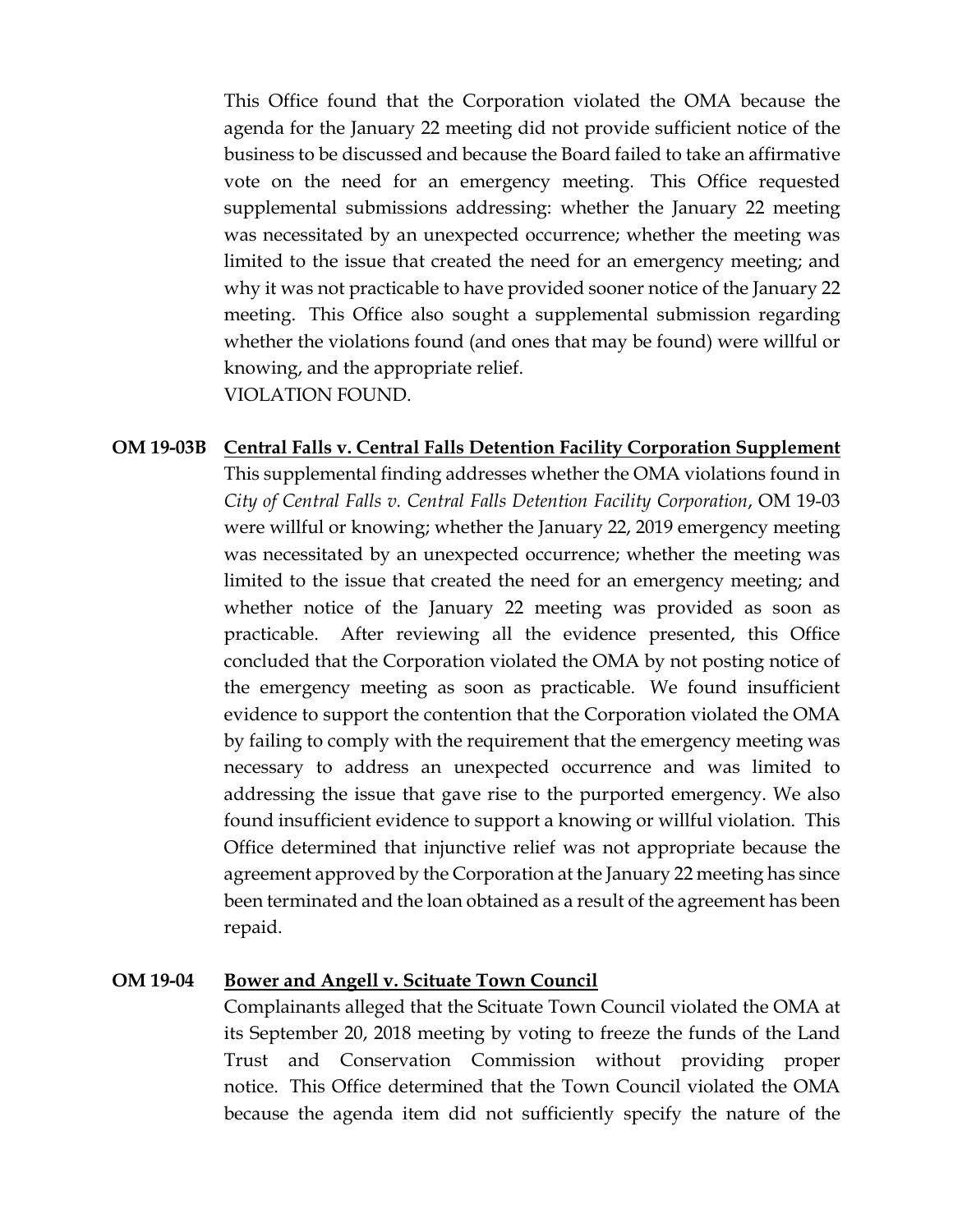business to be discussed. *See* R.I. Gen. Laws § 42-46-6(b). There was no evidence that the Town Council willfully or knowingly violated the OMA. Additionally, injunctive relief was not appropriate because the Town Council subsequently voted to remove the freeze. VIOLATION FOUND.

#### **OM 19-05 Ward v. Woonsocket Planning Board**

The Complainant alleged that the Woonsocket Planning Board violated the OMA by voting to hire an attorney to provide a legal opinion because the meeting agenda only stated that the Board would discuss hiring an attorney. This Office determined that the Board violated the OMA by failing to provide proper notice that it would vote on hiring an attorney. We concluded that there was no evidence that the violation was willful or knowing and that injunctive relief was not appropriate because the attorney had already completed the task for which the Board hired him. VIOLATION FOUND.

#### **OM 19-06 Gutierrez v. New Shoreham School Committee**

The Complainant alleged that the School Committee violated the OMA by discussing her employment contract in executive session at its July 16, 2018 meeting without providing her notice and an opportunity to have the discussion occur in open session. The School Committee provided an affidavit from the former Superintendent attesting that the School Committee did not discuss Complainant's job performance or individual contract during the executive session, and also provided a copy of the executive session minutes for our *in camera* review. This Office found no evidence to rebut the evidence submitted by the School Committee or to support Complainant's contention that the School Committee discussed her job performance at the July 16, 2018 executive session. Accordingly, the School Committee was not required to provide notice pursuant to R.I. Gen. Laws  $\S$  42-46-5(a)(1), and we found no violation.

#### **OM 19-07 Mancini v. Providence City Plan Commission**

Complainant alleged that the City of Providence Plan Commission violated the OMA when it failed to properly notice and maintain minutes of a site visit. The undisputed evidence revealed that only three of the seven Commission members attended the site visit, which was less than a quorum. Additionally, there was no evidence that the Commission members engaged in discussions during the site visit regarding any matter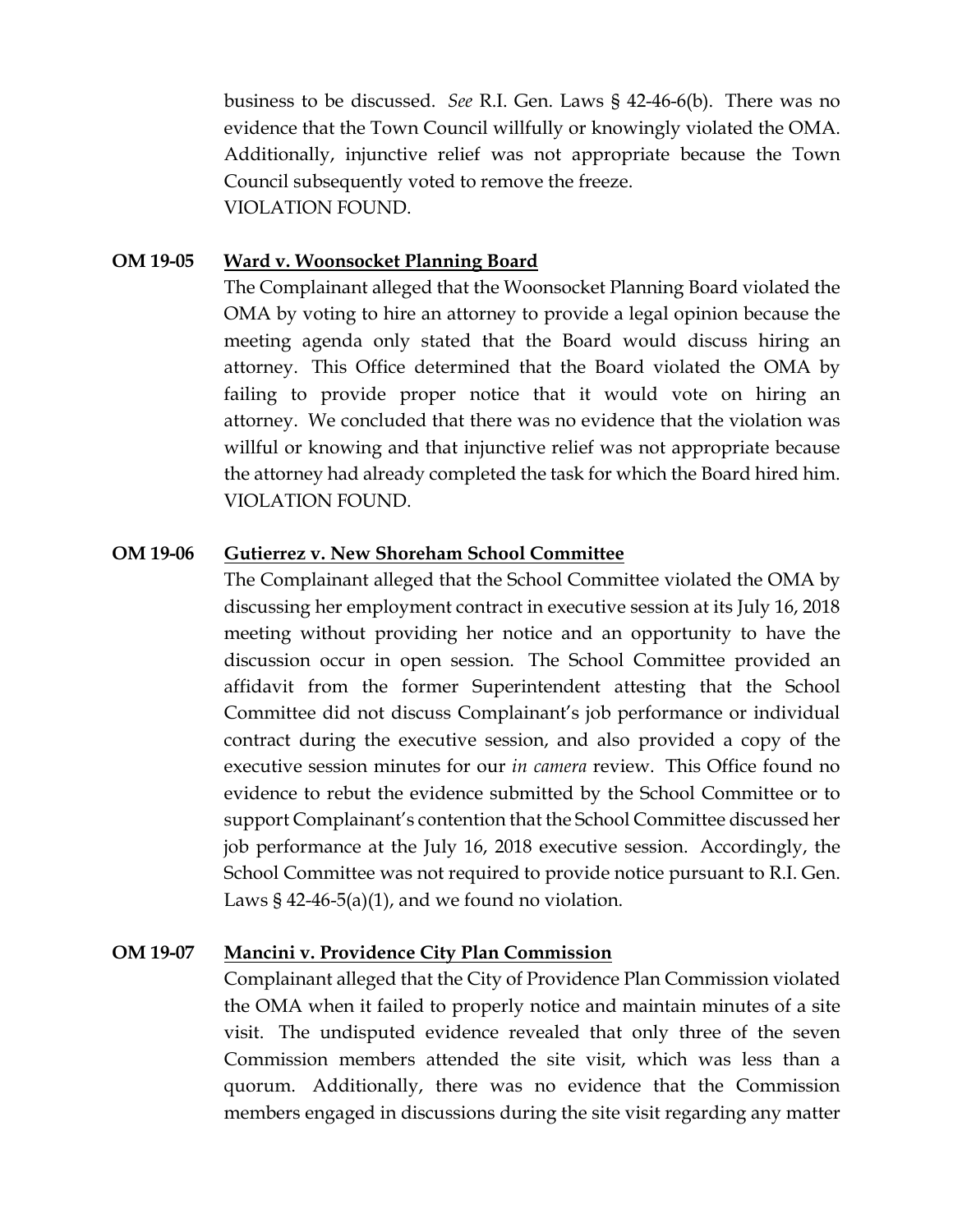over which the Commission has supervision, control, jurisdiction, or advisory power, or that a third party served as a conduit between Commission members so as to create a rolling quorum. Accordingly, this Office determined that the OMA was not implicated during the site visit and that no violation occurred.

#### **OM 19-08 Giramma v. Narragansett Town Council**

Complainant alleged that the Town Council met outside the public purview in violation of the OMA on January 3, 2019 for the purpose of meeting with bond counsel. The undisputed evidence revealed that two separate gatherings were held on January 3, 2019, each between two council members and Town staff, for the purpose of obtaining information about requirements and procedures associated with town bond referenda. It was also undisputed that the Town Council consists of five members, three of which would constitute a quorum. There was no evidence that a quorum of the Town Council met and had a collective discussion outside a public meeting and no allegation that any individual served as a conduit between the members so as to create a rolling quorum. Accordingly, this Office determined that the OMA was not violated.

#### **OM 19-09 Murphy v. Jamestown Board of Canvassers**

Complainant alleged that Jamestown Board of Canvassers unilaterally ended discussion on an agenda item without taking a vote of the Board members who were present and that the chairperson decided to take no further action or vote on the matter at issue. This Office determined that the OMA was not violated because the OMA does not require that a vote be taken on an agenda item and does not require a public body to discuss an issue. Additionally, allegations about the Chairperson's individual actions do not implicate the OMA.

#### **OM 19-10 Andrews-Mellouise v. East Providence School Committee**

Complaint alleged that the School Committee violated the OMA by discussing her job performance during executive session at both its September 25, 2018 and October 9, 2018 meetings without providing proper notice. This Office concluded that the School Committee violated the OMA by not providing Complainant with proper notice that her job performance would be discussed at the September 25, 2018 meeting as required by R.I. Gen. Laws § 42-46-5(a)(1). This Office also determined that the School Committee violated the OMA by failing to note in its minutes for both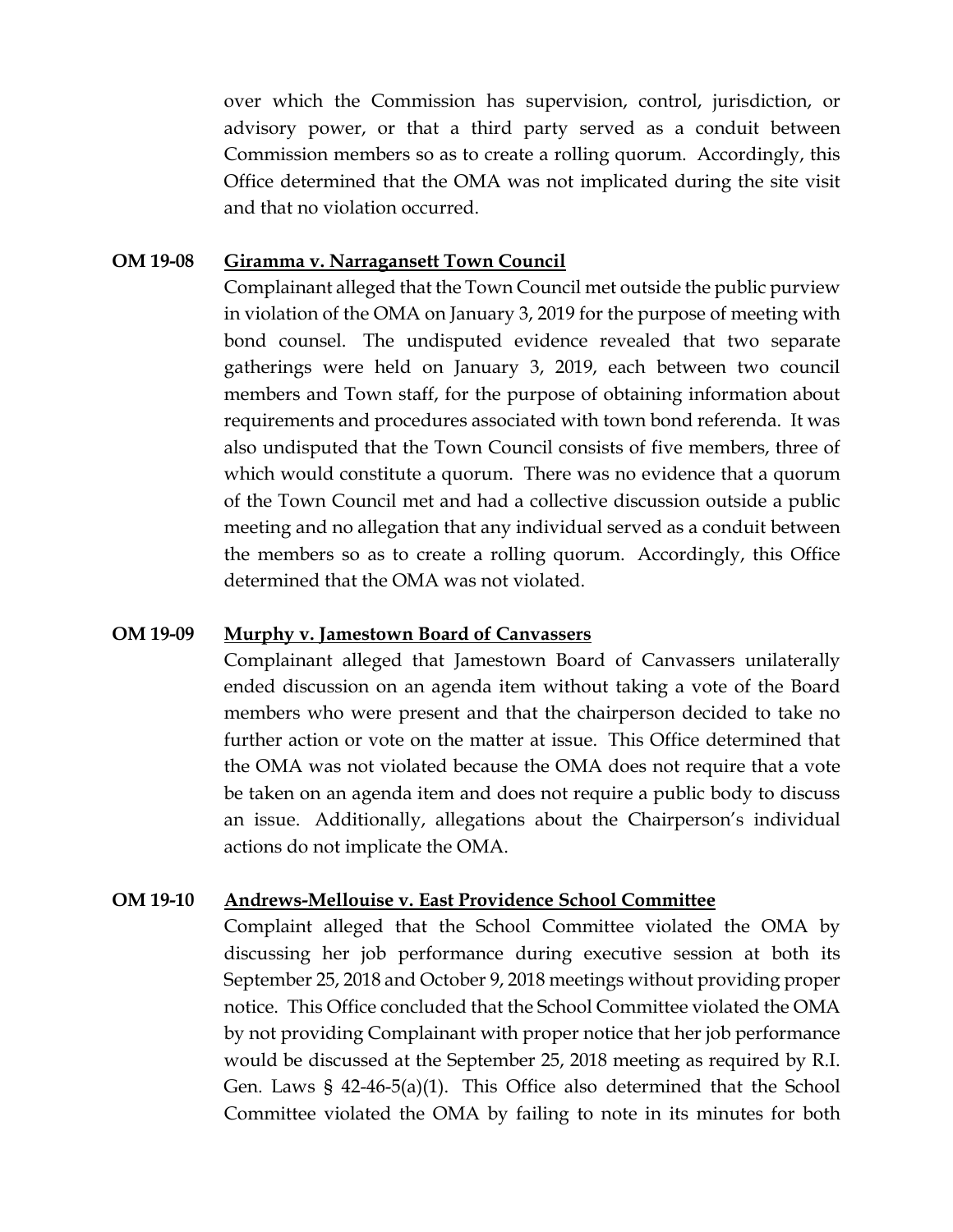meetings that the Complainant had received the required notice. Regarding the October 9, 2018 meeting, this Office concluded that Complainant was provided with proper notice. We also found that the relevant agenda item for the two meetings did not violate the OMA. We determined that injunctive relief was not appropriate because no action was taken at the September 25, 2018 meeting and because Complaint received proper notice of the October 9, 2018 meeting. Additionally, we determined there was no evidence of a willful or knowing violation. VIOLATION FOUND.

#### **OM 19-11 Hilton, et al. v. Tiverton Town Council**

Complainants alleged that four members of the Tiverton Town Council met outside the public purview in violation of the OMA for the purpose of discussing and selecting the solicitor for the Town Council. It was undisputed that the Town Council consists of seven members and that four members constitute a quorum. This Office found that there was inadequate evidence that the fourth council member named in the Complaint participated in any collective discussion regarding this topic outside of a public meeting. Accordingly, this Office determined that there was insufficient evidence that the Town Council violated the OMA in this regard. Complainants additionally alleged that the relevant agenda item for the December 27, 2018 meeting did not adequately specify the nature of the business to be discussed because it only identified the attorney as the candidate for Town Solicitor and did not identify the law firm for which he worked. This Office determined that the agenda item provided sufficient notice and did not violate the OMA.

#### **OM 19-12 Murray v. Woonsocket City Council**

Complainant alleged that the City Council violated the OMA by listing an agenda item—"Legislative Report,"—that did not provide adequate notice of the specific persons, bills, or subject matters that would be discussed. This Office determined that the City Council violated the OMA because the agenda item did not provide sufficient notice of the nature of the business to be discussed. *See* R.I. Gen. Laws § 42-46-6(b). We determined that injunctive relief was not appropriate because the City Council did not take any action related to the relevant agenda item. Additionally, this Office determined that there was insufficient evidence to conclude that the specific violation in this case was willful or knowing, but admonished the City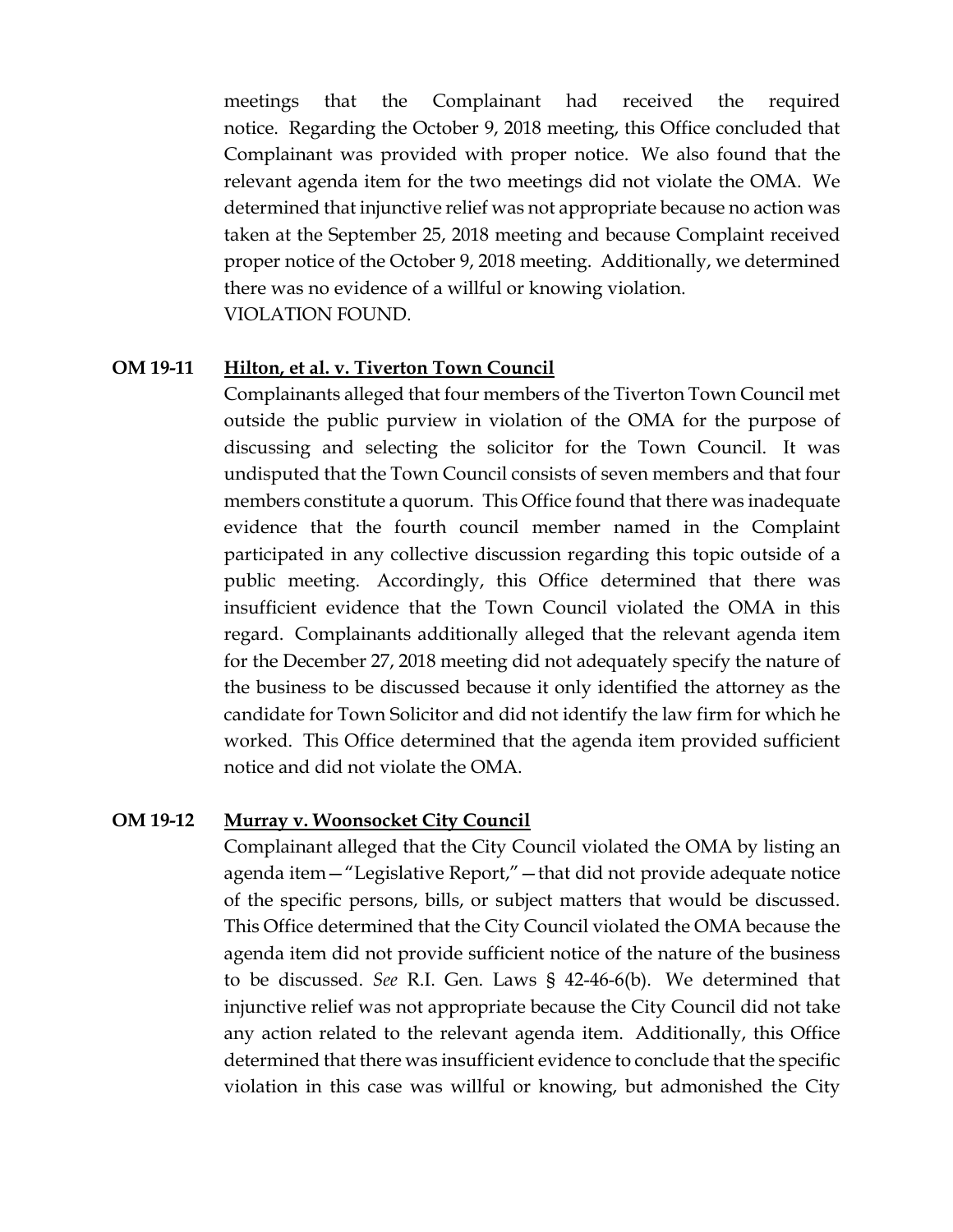Council that its conduct violated the OMA and may serve as evidence of a willful or a knowing violation in any similar future situation. VIOLATION FOUND.

#### **OM 19-13 McFadden v. Exeter West Greenwich Regional School Committee**

Complainant, who is a member of the School Committee, alleged that the School Committee violated the OMA by not permitting him to attend an executive session of a Subcommittee of which he is not a member. This Office determined that nothing within the OMA requires the School Committee (or for that matter the Subcommittee) to permit Complainant to attend the executive session of a Subcommittee of which Complainant is not a member. This Office also observed that Complainant's attendance at a Subcommittee meeting would have resulted in a quorum of the School Committee being present and could have subjected the School Committee to potential liability under the OMA for failing to properly notice a School Committee meeting. Accordingly, this Office found no violation.

## **OM 19-14 In re: Saylesville Fire District**

This Office opened an investigation into whether the Saylesville Fire District failed to post meeting minutes for several meetings. The Fire District acknowledged its failure to post meeting minutes for its December 13, 2018, January 10, 2019, February 4, 2019, March 4, 2019, and March 14, 2019 meetings. This conduct violated the OMA. *See* R.I. Gen. Laws § 42-46- 7(b)(2). We determined that injunctive relief was not appropriate because the Fire District had since posted the meeting minutes. Additionally, this Office determined that there was insufficient evidence to conclude that the violations were willful or knowing, but admonished the Fire District that its conduct violated the OMA and may serve as evidence of a willful or a knowing violation in any similar future situation. VIOLATION FOUND.

## **OM 19-15 In re: Woonsocket Renewable Energy Committee**

This Office opened an investigation into whether the Woonsocket Renewable Energy Committee failed to post meeting minutes for several meetings. The Committee acknowledged its failure to post meeting minutes for its January 11, 2018, June 26, 2018, October 9, 2018, and February 8, 2019 meetings. This conduct violated the OMA. *See* R.I. Gen. Laws § 42-46-7(d). We determined that injunctive relief was not appropriate because the Committee had since posted the meeting minutes. Additionally, this Office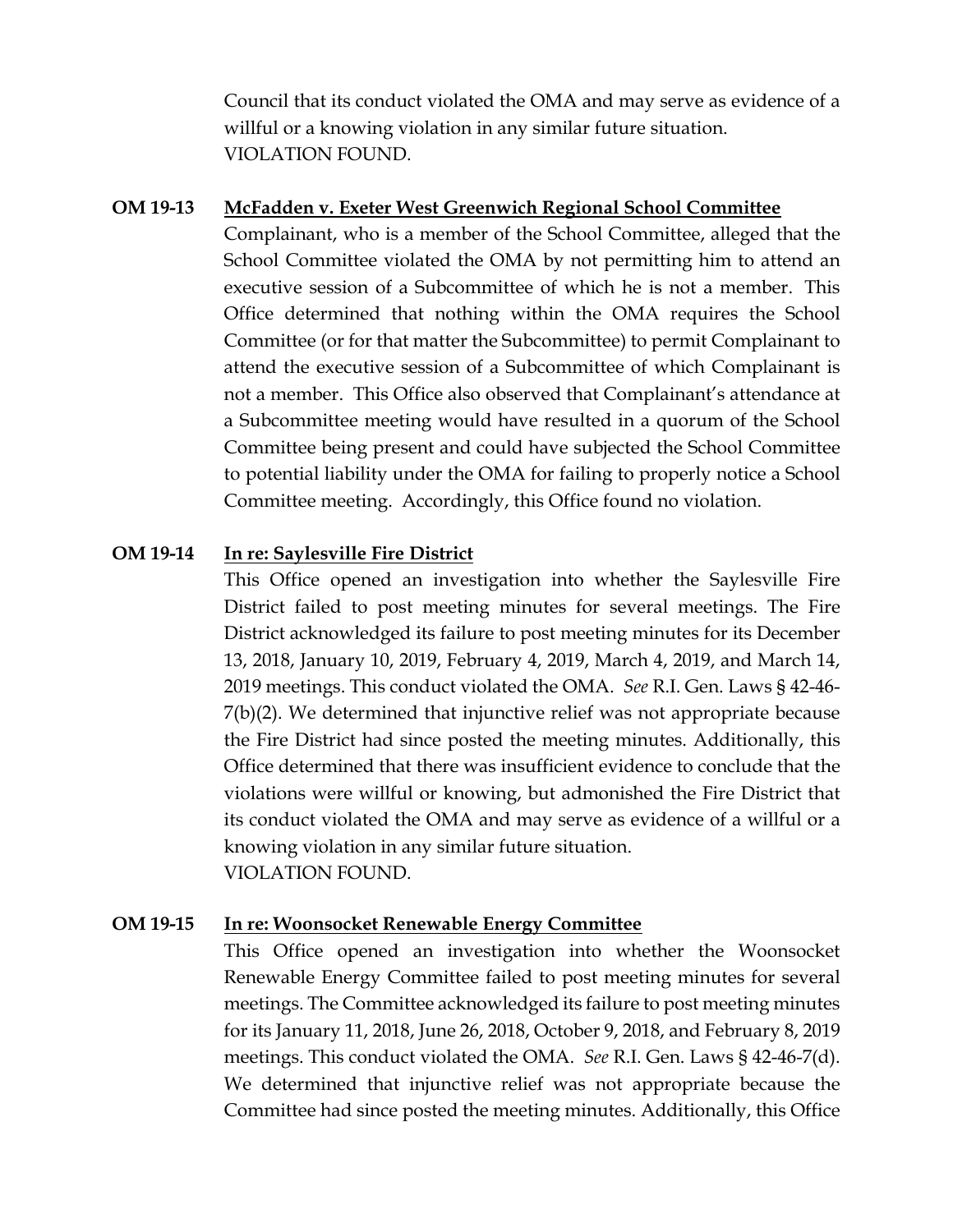determined that there was insufficient evidence to conclude that the violations were willful or knowing, but admonished the Committee that its conduct violated the OMA and may serve as evidence of a willful or a knowing violation in any similar future situation. VIOLATION FOUND.

## **OM 19-16 Lussier v. Pascoag Fire District**

The Complainant alleged that the Pascoag Fire District failed to timely post meeting minutes for two meetings. The Fire District acknowledged its failure to post meeting minutes for its December 10, 2018 and January 14, 2019 meetings. This conduct violated the OMA. *See* R.I. Gen. Laws § 42-46- 7(b)(2). We determined that injunctive relief was not appropriate because the Fire District had since posted the meeting minutes. Additionally, although a close question, this Office determined that there was insufficient evidence to conclude that the violations were willful or knowing. Nonetheless, this Office admonished the Fire District that its conduct violated the OMA and may serve as evidence of a willful or a knowing violation in any similar future situation. VIOLATION FOUND.

#### **OM 19-17 Angelo v. Westerly Town Council**

The Complainant alleged that the Westerly Town Council violated the OMA when it met outside the public purview on or before November 26, 2018 for the purpose of selecting the president of the Town Council. The submitted evidence established that three of the seven Town Council members discussed the selection of the Town Council president outside of a public meeting. This conversation was then relayed to a fourth Town Council member. We found that the nature of this conduct constituted a collective discussion about a topic over which the Town Council had authority and was sufficient to create a rolling quorum, violating the OMA. We did not find injunctive relief appropriate, as the selection of the Town Council president was done at a properly noticed open meeting. Nor did we find evidence of a willful or knowing violation, as the evidence indicated that the Town Council's actions resulted from a mistaken belief that they were discussing a political matter that was not subject to the OMA. VIOLATION FOUND.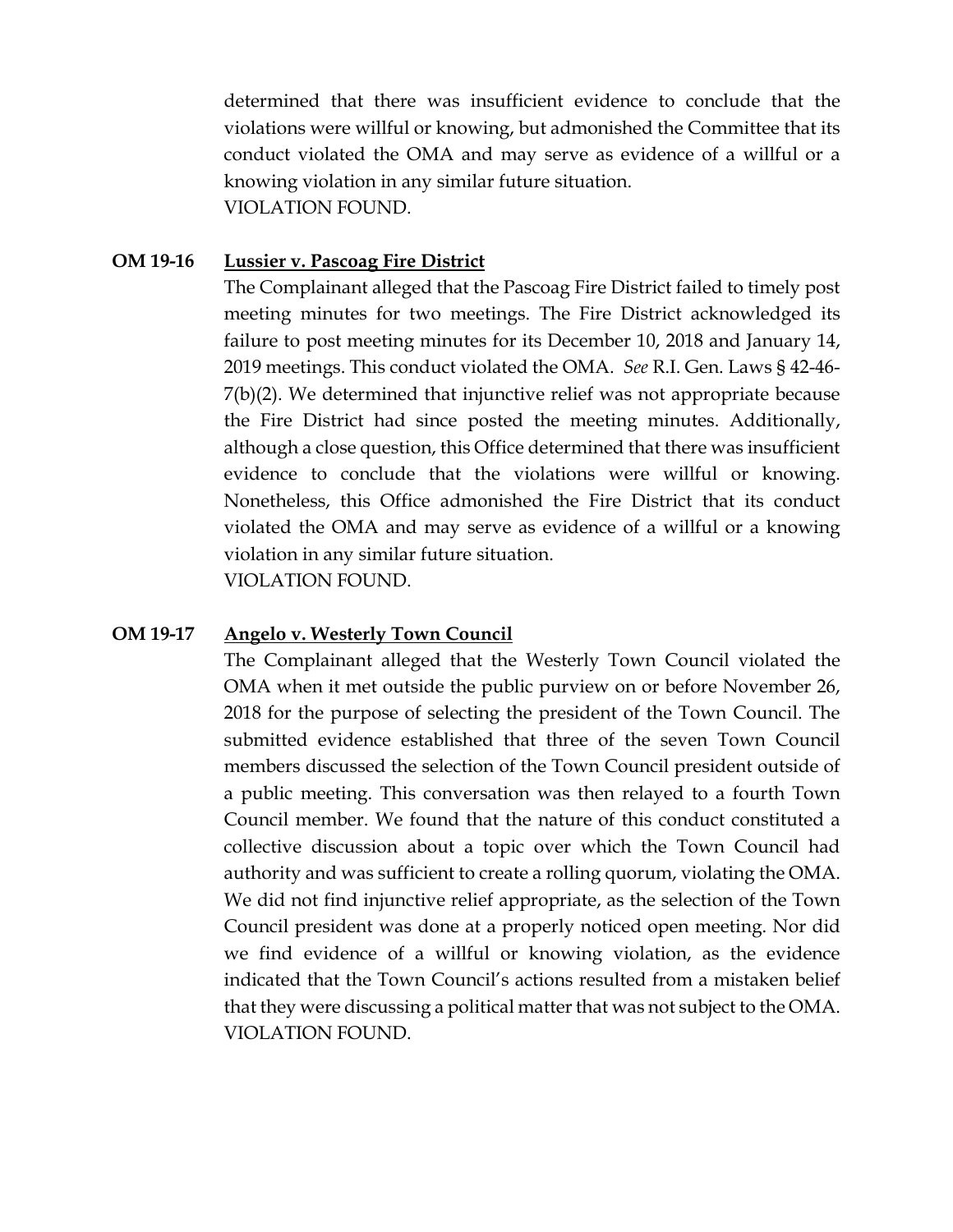#### **OM 19-18 Dickinson and Murphy v. Jamestown Board of Canvassers**

Complainants alleged that the Jamestown Board of Canvassers violated the OMA when it met outside the public purview to discuss suggesting that a certain entity attempt to "cure" signatures submitted in a petition drive. The Board conceded that a string of conversations between certain Board members constituted a rolling quorum, but asserted that the Board did not discuss a matter over which it had authority. This Office found that the communications between the Board members collectively formed a rolling quorum of the Board, wherein the Board discussed a subject over which it had "supervision, control, jurisdiction or advisory power." R.I. Gen. Laws § 42-46-2(1). There was insufficient evidence that the Board willfully or knowingly violated the OMA. Additionally, injunctive relief was not appropriate, in part because the Board ultimately voted to not accept the cured signatures.

VIOLATION FOUND.

#### **OM 19-19 Hopkins v. Scituate Plan Commission**

The Complainant alleged the Scituate Plan Commission failed to post meeting minutes for several meetings on the Secretary of State's website. The Commission acknowledged its failure to post meeting minutes for its December 18, 2018, January 15, 2019, February 19, 2019, March 19, 2019, and April 3, 2019 meetings. This conduct violated the OMA. *See* R.I. Gen. Laws § 42-46-7(d). We determined that injunctive relief was not appropriate because the Commission had since posted the meeting minutes. Additionally, this Office determined that there was insufficient evidence to conclude that the violations were willful or knowing, but informed the Commission that its conduct violated the OMA and may serve as evidence of a willful or a knowing violation in any similar future situation. VIOLATION FOUND.

## **OM 19-20 Principe v. Wangari Mathaai Community School**

The Complainant alleged that the School violated the OMA when it failed to post notice of a March 29, 2019 meeting on the Secretary of State's website. The School submitted undisputed evidence that the March 29, 2019 event was a public hearing for public comment pursuant to R.I. Gen. Laws § 23-19.14-4, and that less than a quorum of the School's Board of Directors were present. This Office determined that the undisputed evidence failed to establish that a quorum of the Board engaged in a collective discussion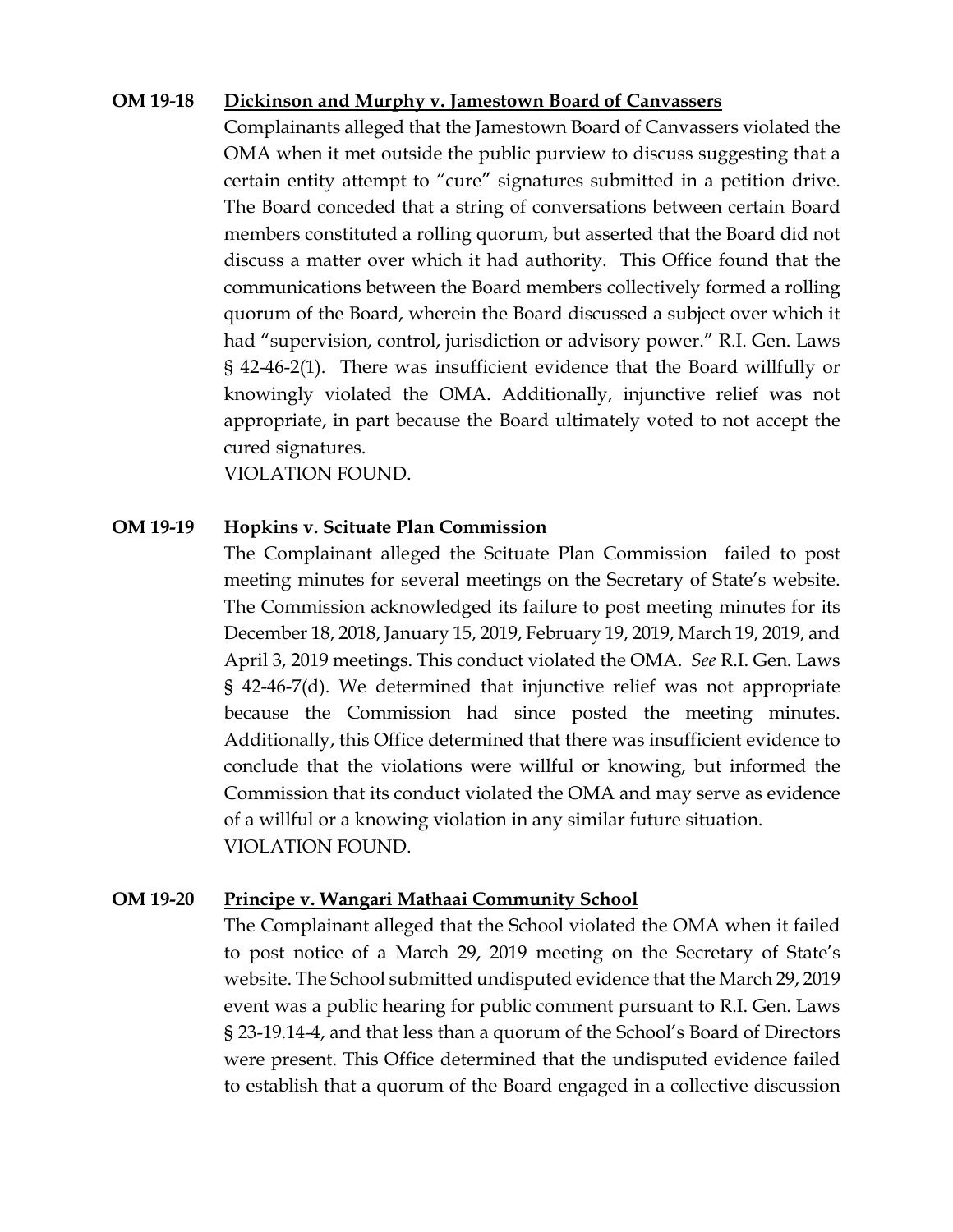about a matter over which the Board had control. Accordingly, the OMA was not implicated, and we found no violation.

## **OM 19-21 Benjamin v. South Kingstown School Committee**

The Complainant alleged that members of the South Kingstown School Committee engaged in electronic and non-verbal communications outside the public purview during its April 9, 2019 meeting. Based on the undisputed evidence, we concluded that the evidence did not show that a quorum of the School Committee held a collective discussion outside the public purview about a topic over which the School Committee had control. Accordingly, we found no violation.

## **OM 19-22 Hevey v. Coventry Town Council**

The Complainant alleged that the Town Council violated the OMA when the Town Council President made statements during a public meeting that appeared to indicate the existence of conversations outside the public purview concerning the reappointment of municipal and probate judges. After requesting and receiving affidavits from all five Town Council members, we found no evidence of a collective discussion by a quorum of the Town Council outside the public purview. Instead, the evidence indicated that the Town Council President had a general understanding of other Town Council members' views on the job performance of the judges. We accordingly found no violation.

## **OM 19-23 Lapp v. Fishermen's Advisory Board**

The Complainant alleged that the Fishermen's Advisory Board violated the OMA by meeting outside the public purview and by failing to post timely notice for a meeting. Guided by Rhode Island Supreme Court precedent, we concluded based on the totality of the evidence that the FAB is not a public body under the OMA. Accordingly, we found no violations.

## **OM 19-24 Mulanaphy v. South Kingstown School Committee**

The Complainant alleged that School Committee members discussed School Committee matters outside the public purview at some time prior to a public meeting. The School Committee submitted uncontroverted evidence in affidavit form that after being elected, the School Committee members did not discuss School Committee matters with a quorum of the School Committee outside of the public purview. Accordingly, we found no violation.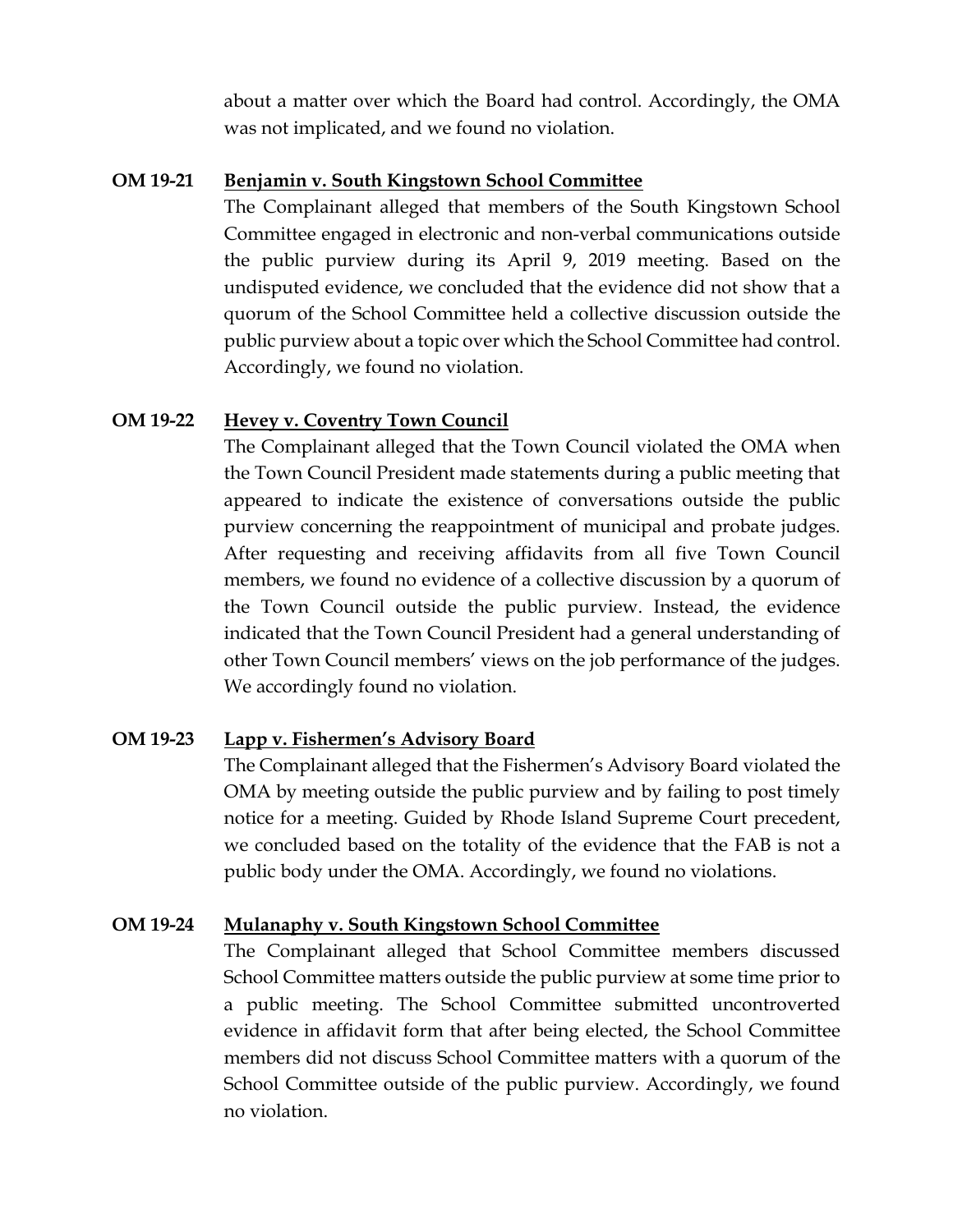#### **OM 19-25 Doe v. Cranston Planning Commission**

The Complainant alleged that the Commission violated the OMA when it held a site visit where members of the public were separated from the Commission members. The undisputed evidence revealed that during the site visit, a quorum of the Commission engaged in a collective discussion outside the public purview about a matter over which the Commission has "supervision, control, jurisdiction or advisory power." R.I. Gen. Laws § 42- 46-2(1). Accordingly, we found the Commission violated the OMA. We did not find that the evidence indicated a willful or knowing violation. VIOLATION FOUND.

#### **OM 19-26 Ahlquist v. Central Falls Detention Facility Corporation**

The Complainant alleged that the Central Falls Detention Facility Corporation violated the OMA in relation to an emergency meeting of the Corporation Board of Directors that occurred on April 14, 2019. The Complainant alleged that the meeting could have taken place at a later date or time, and that the agenda provided insufficient notice of the business to be discussed and did not specify that the Board would be taking a vote. This Office did not find sufficient evidence that holding the emergency meeting was improper or that the notice was not posted as soon as practicable. This Office determined that the Corporation violated the OMA because the agenda for the April 14, 2019 meeting did not provide sufficient notice of the business to be discussed and did not adequately inform the public that a vote would be taken. This Office did not find injunctive relief appropriate because the undisputed evidence revealed that the April 14, 2019 vote was subsequently declared null and void. Based on the totality of the circumstances, this Office did not find sufficient evidence to support a willful or knowing violation. VIOLATION FOUND.

## **OM 19-27 Langseth v. Buttonwoods Fire District**

Complainant alleged that the Fire District committed various violations of the OMA in connection with multiple meetings. This Office declined to review allegations that were submitted to this Office after the statute of limitations expired as to those meetings. This Office determined that the Fire District violated the OMA in connection with several meetings for failing to record the members who were present or absent and failing to indicate the votes taken by each member. The Fire District also violated the OMA by failing to post an annual schedule of its regular meetings at the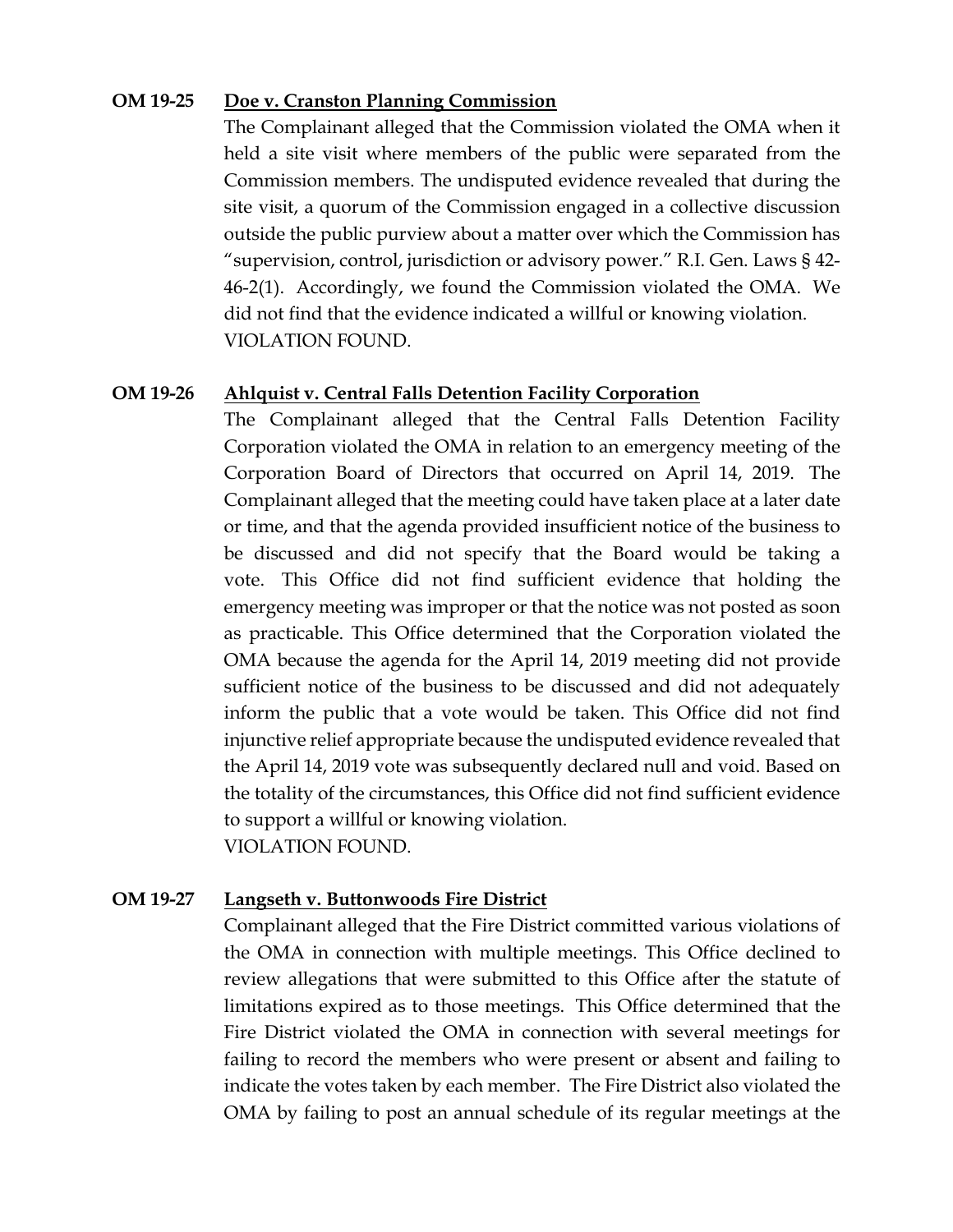start of the year. We concluded there was insufficient evidence to find that the Fire District violated the OMA by not making a record of votes available within two weeks of several meetings and using a spreadsheet format for its meeting minutes. This Office did not find injunctive relief to be appropriate and did not find sufficient evidence of a willful or knowing violation.

VIOLATION FOUND.

#### **OM 19-28 Spodnik v. Town of West Warwick and West Warwick Town Council**

The Complainant alleged that the Town violated the OMA by having insufficiently specific agendas for its December 11, 2018, January 8, 2019, and February 26, 2019 meetings. This Office concluded that several of the agenda items identified by the Complainant did not provide fair notice to the public of the nature of the business to be discussed and violated the OMA. This Office determined that injunctive relief was not appropriate at this time but required the Town to provide a supplemental submission addressing whether the violations found were willful or knowing. VIOLATION FOUND.

## **OM 19-28B Spodnik v. Town of West Warwick and West Warwick Town Council Supplement**

This supplemental finding provides that the Office will not file suit based on the violations found in Spodnik v. Town of West Warwick, OM 19- 28. Nonetheless, we admonished the Town that its conduct violated the OMA and may serve as evidence of a willful or knowing violation in any similar future situation. This Office also provided the Town with training on the APRA and the OMA.

#### **OM 19-29 Novak v. Western Coventry Fire District**

The Complainant alleged that the Western Coventry Fire District violated the OMA when an executive session agenda item for its April 18, 2019 meeting failed to sufficiently specify the nature of the business to be discussed. Additionally, the Complainant alleged a violation because the April 18, 2019 meeting minutes related to that item failed to include a citation to the relevant statutory subdivision for entering the executive session and failed to include a statement specifying the nature of the business to be discussed. The Fire District conceded these violations. Accordingly, we found that the Fire District violated the OMA. Based on the totality of the circumstances, we did not find injunctive relief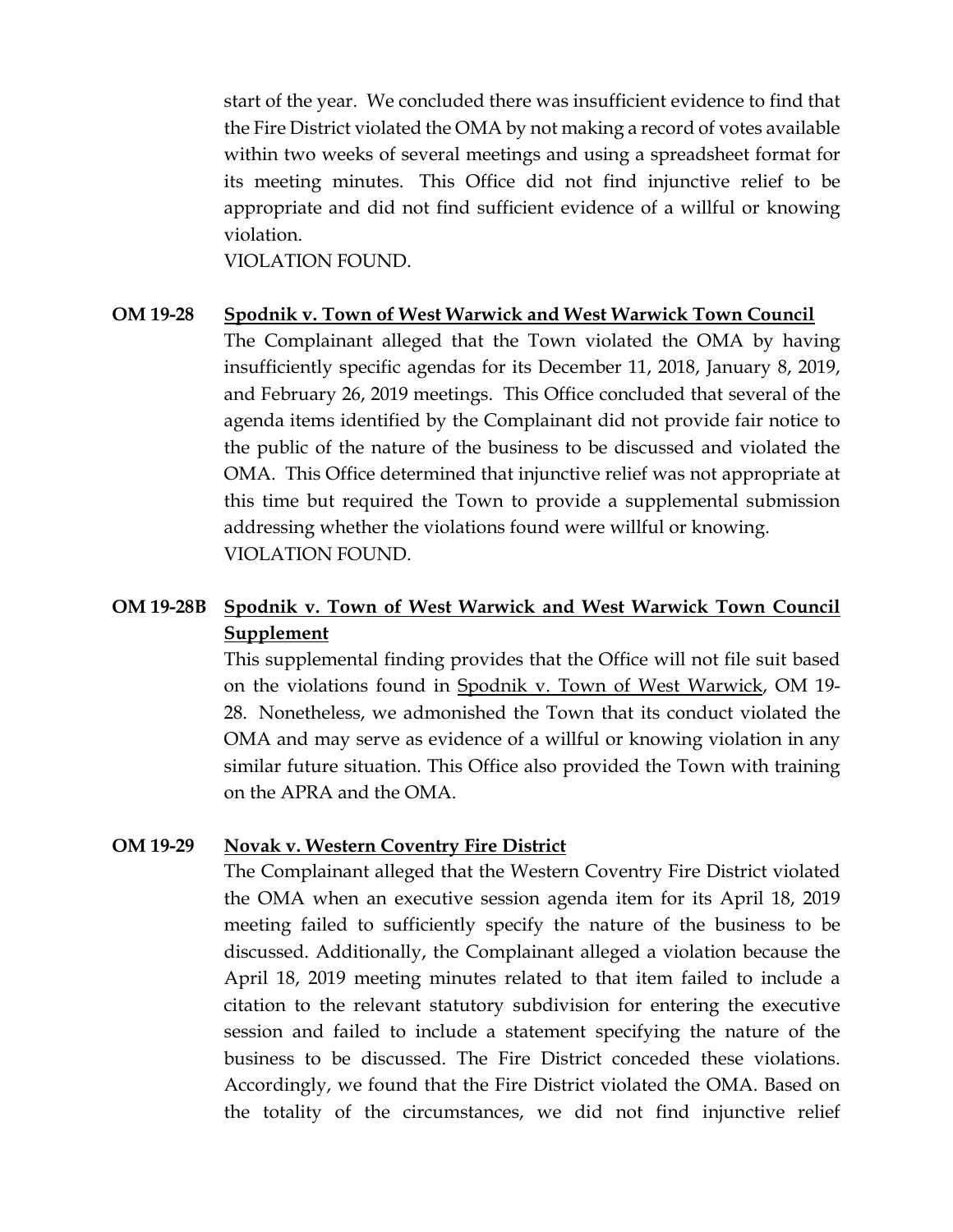appropriate, nor did we find sufficient evidence of a willful or knowing violation. VIOLATION FOUND.

**OM 19-30 Burke v. Exeter West Greenwich School Committee**

The Complainant alleged that the Exeter West Greenwich Regional School Committee violated the OMA when it asked him to leave prior to the start of the June 26, 2018 School Committee meeting. The School Committee noted that an executive session was scheduled to take place at the start of the meeting, but we found there was no evidence disputing Complainant's contention that he was asked to leave the room prior to the open call that a public body must hold before convening into executive session. Accordingly, we found the School Committee violated the OMA. We did not find injunctive relief appropriate, nor did we find sufficient evidence of a willful or knowing violation. VIOLATION FOUND.

## **OM 19-31 Burke v. Exeter West Greenwich School Committee**

The Complainant alleged that the Exeter West Greenwich Regional School Committee violated the OMA by improperly convening into executive session during its June 28, 2018 meeting. The undisputed evidence established that the School Committee convened into executive session pursuant to R.I. Gen. Laws § 42-46-5(a)(9) for the purpose of holding a hearing on a grievance filed pursuant to a collective bargaining agreement. We found such an executive session appropriate based on this Office's *in camera* review of the executive session meeting minutes as well as the undisputed affidavits. We noted that the implicated OMA provision did not require advanced notice to the Complainant and that the public body had the discretion to convene into executive session pursuant to any applicable exemptions. We found no violation.

## **OM 19-32 Rowland v. North Kingstown Interview Committee**

The Complainant alleged that the North Kingstown Interview Committee was a public body under the OMA and was failing to comply with open meetings requirements. The undisputed evidence indicated that the Interview Committee was established by the Superintendent to assist with the selection of a new high school principal. We observed that the appointing entity – the Superintendent – was not a public body under the OMA and there was no evidence that the Interview Committee supplanted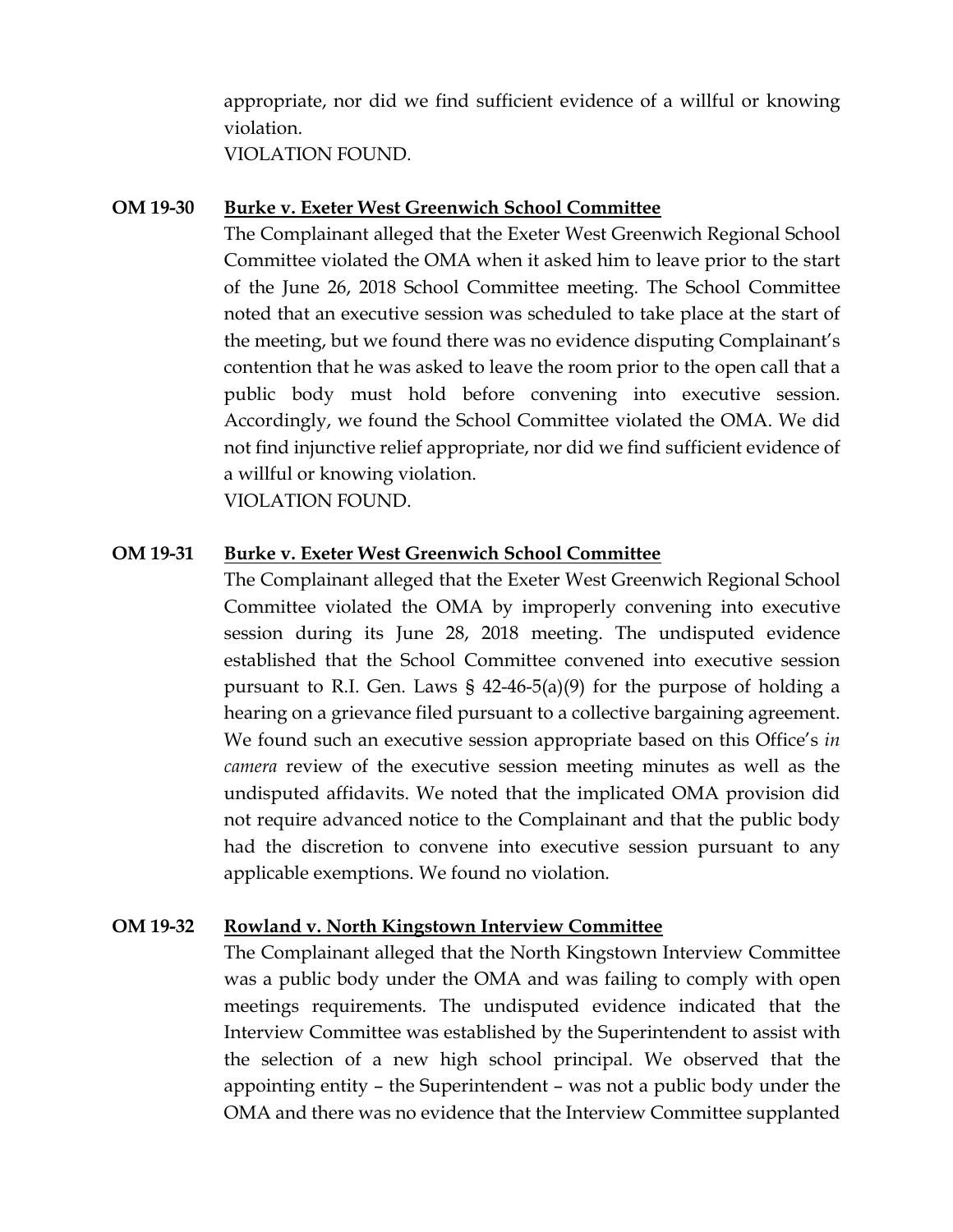the role of the School Committee, which was to consent to the appointment made by the Superintendent. We found that the Interview Committee was not a public body under the OMA. We accordingly found no violations.

#### **OM 19-33 Langseth v. Rhode Island Airport Corporation**

The Complainant alleged that RIAC violated the OMA because its agendas for two meetings contained an executive session item that did not cite to a subdivision of R.I. Gen. Laws § 42-46-5(a) as a basis for convening into executive session. Our *in camera* review of the executive session minutes confirmed RIAC's contention that the agenda item in question was not a separate executive session sub-topic as Complainant believed, but rather part of a single larger executive session item that cited to R.I. Gen. Laws §§  $42-46-5(a)(5)$  and  $42-46-5(a)(6)$  as the statutory bases for entering into executive session. Accordingly, we found no violation.

#### **OM 19-34 Wilson v. Coventry Sewer Subcommittee**

The Complainant alleged that the Subcommittee violated the OMA when it discussed and took action on items not listed on its agendas for two separate meetings. The undisputed meeting minutes revealed that during the public comment section, certain discussions were initiated by Subcommittee members rather than by members of the public. By initiating discussion topics that were not noticed on the agenda during the public comment portion of the meetings, the Subcommittee violated the OMA. Based on the undisputed meeting minutes, we did not find sufficient evidence that the Subcommittee voted or took formal action on any of the unnoticed items discussed at either meeting. We concluded that there was no evidence that the violation was willful or knowing and that injunctive relief was not appropriate because no formal action was taken on the unnoticed discussion topics.

VIOLATION FOUND

#### **OM 19-35 Callanan v. East Greenwich Town Councilors-Elect**

The Complainant alleged that the Town Councilors-elect violated the OMA when three members-elect engaged in a public interview with local media without posting notice to the public. Our review of the video interview confirmed that the members-elect responded to questions initiated by the press rather than engaged in a collective discussion amongst themselves. It was also undisputed that the members-elect took no formal action during the interview on a matter over which they have supervision, control,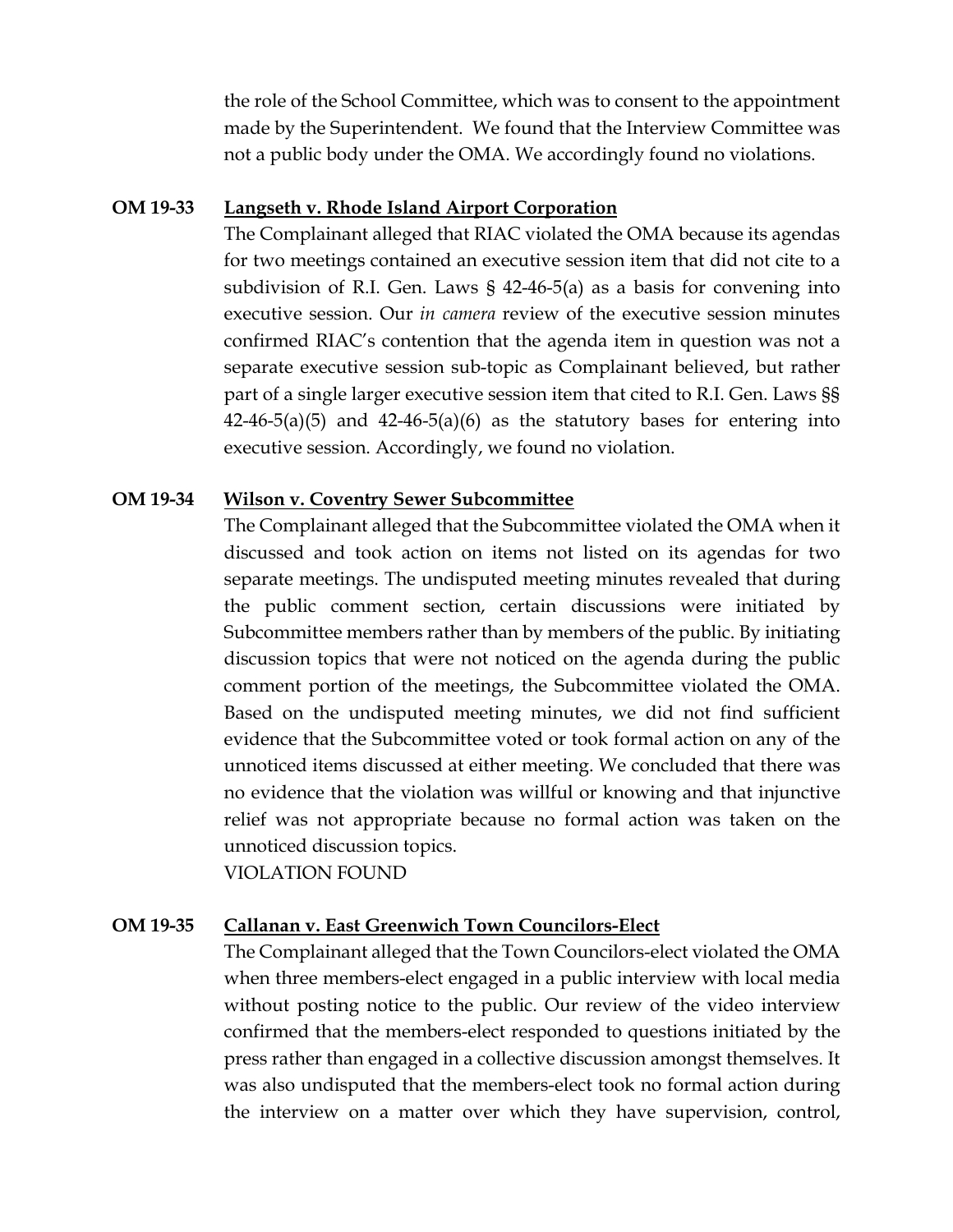jurisdiction or advisory power. Based on the facts presented, we did not find a violation.

#### **OM 19-36 Carlson v. Coventry Town Council**

The Complainant alleged that the Town Council violated the OMA when three Councilmembers met privately with the Superintendent of Schools to discuss the School Department budget, creating a rolling quorum. Based on the undisputed evidence, the Superintendent had separate conversations with each of the three councilmembers. We were not presented with any evidence to suggest the councilmembers discussed these conversations with each other or that the Superintendent served as a conduit for discussions among the councilmembers. Accordingly, we found no violation.

## **OM 19-37 Celico v. Westerly Town Council**

Complainant alleged that the Westerly Town Council violated the OMA at its September 17, 2018 meeting by discussing and taking action during executive session on two (2) topics not sufficiently specified in the pertinent agenda items and by failing to disclose a vote taken in executive session upon reconvening into open session. Based on this Office's *in camera* review of the executive session minutes, we determined that the Town Council violated the OMA because one agenda item did not sufficiently specify the nature of the business discussed during executive session under that item. We also found that the Town Council violated the OMA by not disclosing a vote it took regarding that topic during executive session. As to the second agenda item, no violation was found. This Office did not find that the Town Council willfully or knowingly violated the OMA or that injunctive relief was necessary. VIOLATION FOUND.

## **OM 19-38 Jenkins, et al. v. Narragansett Town Council**

The Complainants alleged that the Narragansett Town Council violated the OMA when it discussed, conducted interviews, negotiated the contract, and selected the new Town Manager in a series of eight executive session meetings. Based on this Office's *in camera* review of the executive session minutes, the Council discussed the applicants and their qualifications during five executive session meetings within the purview of R.I. Gen. Laws § 42-46-5(a)(1). However, during these five executive sessions, the Council also discussed topics related to the Town Manager position but did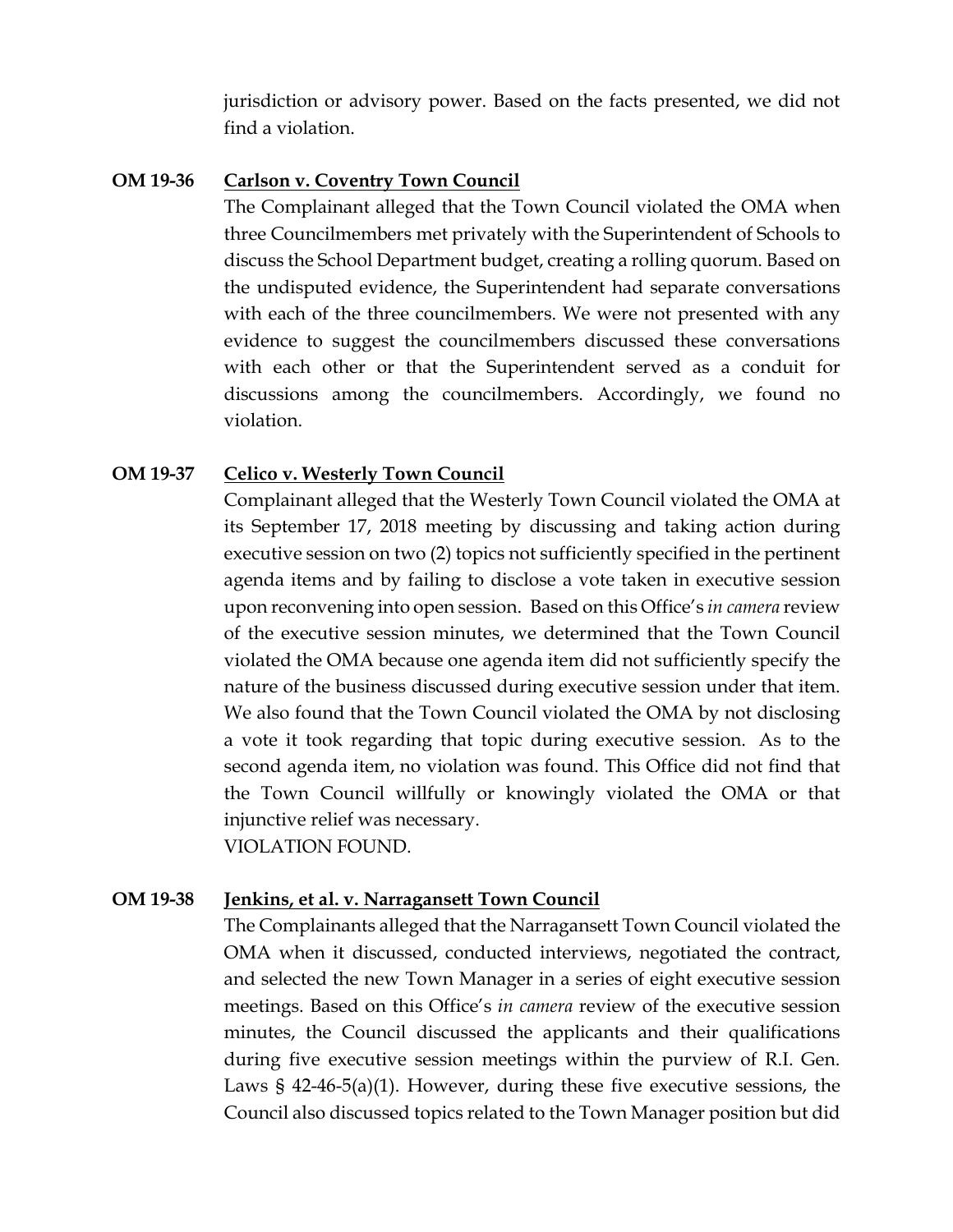not discuss any individual applicant's job performance or qualifications in violation of R.I. Gen. Laws  $\S$  42-46-5(a)(1). We also found that during three executive sessions convened pursuant to R.I. Gen. Laws  $\S$  42-46-5(a)(1), the Council provided a brief update regarding the selected applicant's contract negotiations and discussed proposed contract terms, but did not discuss the selected applicant's job performance, character, or qualifications in violation of R.I. Gen. Laws  $\S$  42-46-5(a)(1). Additionally, we found the Council violated the OMA in connection with six executive session meetings when it failed to provide evidence that the individual being discussed was provided with the notice required pursuant to R.I. Gen. Laws § 42-46-5(a)(1), and for all eight meetings when it failed to state in open session and record in the minutes that any persons to be discussed were notified in accordance with R.I. Gen. Laws § 42-46-5(a)(1). Lastly, we found the Council violated the OMA by voting in a number of these executive sessions and failing to disclose certain votes taken in executive session when it reconvened into open session pursuant to R.I. Gen. Laws § 42-46- 4(b). We did not find a willful or knowing violation at this time. We instructed the Council to unseal portions of the relevant executive session meetings and to disclose any votes taken during these executive session meetings that were not previously disclosed. VIOLATION FOUND.

## **OM 19-39 Mosher v. South Kingstown School Committee**

Complainant alleged that the School Committee violated the OMA by improperly entering executive session pursuant to R.I. Gen. Laws § 42-46- 5(a)(2), which permits a public body to hold a meeting closed for "[s]essions pertaining to collective bargaining or litigation, or work sessions pertaining to collective bargaining or litigation." The undisputed evidence, including our *in camera* review of the executive session minutes, revealed that the School Committee discussed impending collective bargaining union negotiations, including issues related to strategy and proposals, during the executive session. We determined that these were appropriate topics for executive session discussion under  $\S$  42-46-5(a)(2) and that the School Committee did not violate the OMA.

#### **OM 19-40 Durfee v. Tiverton Town Council**

The Complainant alleged that the Town Council violated the OMA when the posted agenda failed to adequately inform the public of the nature of the business to be discussed. Based on the undisputed evidence, we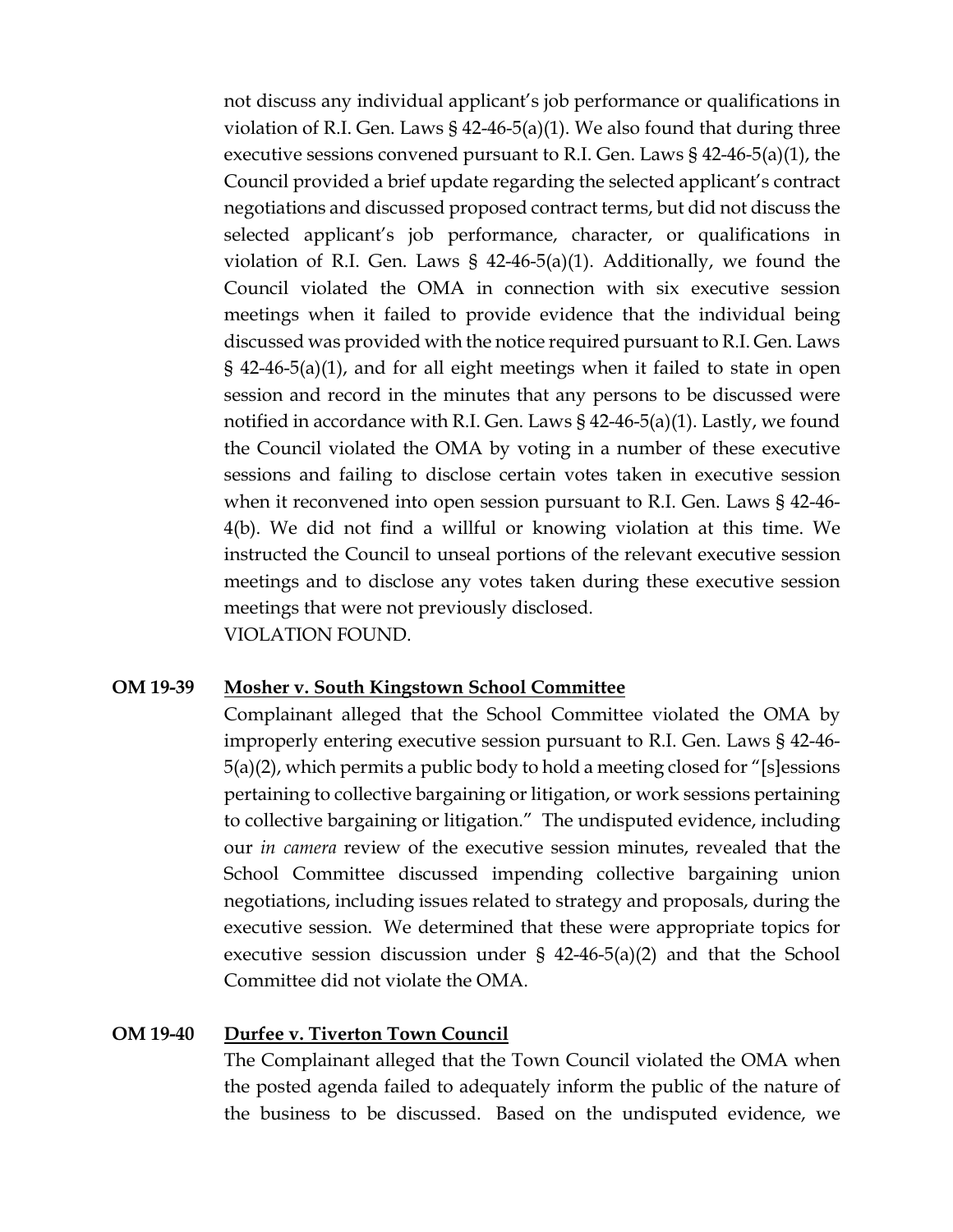concluded that the relevant agenda item failed to adequately inform the public of the discussion and action that took place at the meeting. We determined that there was insufficient evidence of a willful or knowing violation and that injunctive relief was not appropriate. VIOLATION FOUND.

## **OM 19-41 Fortin v. Narragansett Town Council**

The Complainant alleged that the Town Council improperly convened in executive session on multiple occasions to discuss the disposition of publicly held property. *See* R.I. Gen. Laws § 42-46-5(a)(5). Based on our review of the evidence, including our *in camera* review of the relevant meeting minutes, we determined that the Town Council did not violate the OMA.

## **OM 19-42 Perron v. Central Falls School District**

**PR 19-27** The Complainant alleged the School District violated the APRA by failing to respond to her requests within ten business days and also took issue with the sufficiency of the documents provided by the School District. Because no evidence was presented that the School District responded to the APRA requests within ten business days, we concluded the School District violated the APRA. In her rebuttal, Complainant agreed that the School District had provided the documents she sought pertaining to the requests that were the subject of her complaint and we declined to opine regarding alleged substantive inaccuracies in the content of the documents. The Complainant also alleged that the School District violated the OMA by failing to timely post the meeting minutes of its Board of Trustees. The School District acknowledged this, and we found a violation. We determined that injunctive relief was not appropriate in this case since the School District has now provided Complainant with the relevant documents and posted the relevant meeting minutes. We also did not find evidence of any willful, knowing, or reckless violations. VIOLATION FOUND

## **OM 19-43 Corrigan v. State Labor Relations Board**

The Complainant alleged that the Board violated the OMA when it convened into executive session to discuss legal issues that arose during the public meeting without taking an "open call" vote or notifying the public at least 48-hours in advance of its intention to do so. The Complainant also alleged that the Board failed to disclose any votes taken during the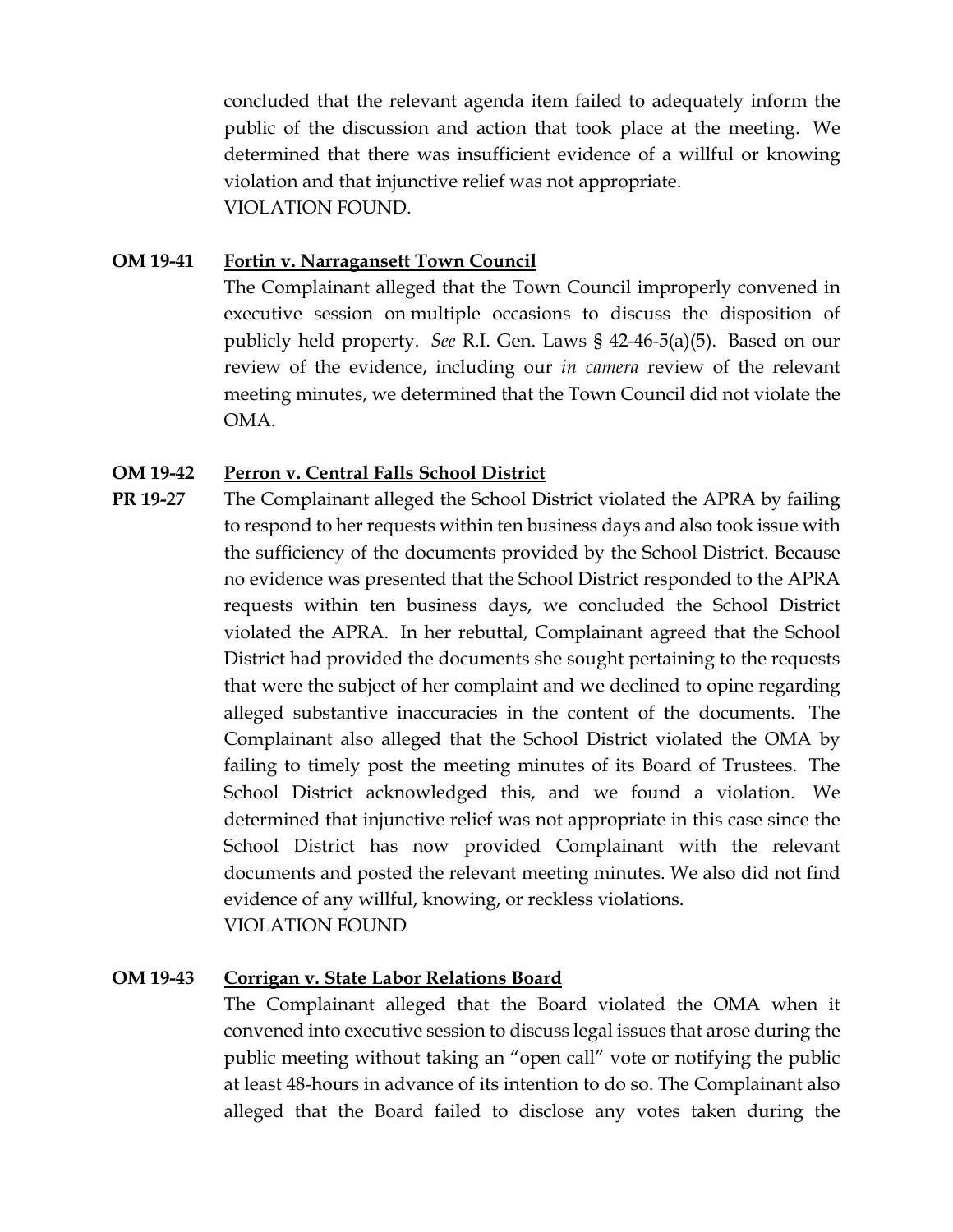executive session when it reconvened into open session. Based on our review of the evidence submitted, we found that a collective discussion among four Board members regarding a matter over which the Board had supervision, control, jurisdiction, or advisory power occurred outside the public purview and thus violated the OMA. Because there was no evidence that the Board's recess was convened pursuant to any executive session exception, we did not find that the Board violated the OMA in connection with not disclosing any votes taken during this collective discussion, and determined that any issues in this regard were captured in our finding of a violation. We did not find evidence to support a willful or knowing violation, nor we did find injunctive relief appropriate. VIOLATION FOUND.

#### **OM 19-44 Fagnant v. Woonsocket City Council**

The Complainant alleged that the Woonsocket City Council violated the OMA at its July 1, 2019, August 5, 2019, and October 7, 2019 meetings when the agenda item "Good and Welfare" did not sufficiently specify the nature of the business to be discussed. *See* R.I. Gen. Laws § 42-46-6(b). The City Council did not dispute that Council members discussed a number of topics related to City business during these portions of the meetings. Nor did the City Council dispute that the relevant agenda items did not indicate any of the specific topics that would be discussed. Based on the undisputed evidence, we found that the agenda item "Good and Welfare" did not adequately inform the public of the nature of the business to be discussed by the City Council at its July 1, 2019, August 5, 2019, and October 7, 2019 meetings.

In *Fagnant v. Woonsocket City Council*, OM 15-17, this Office previously found that the City Council's use of the "Good and Welfare" agenda item to discuss a number of different issues violated the OMA because it lacked any identifying information concerning the nature of the business to be discussed. At that time, we cautioned the City Council that the finding served as notice that use of that agenda item is unlawful and that the finding may serve as evidence of a willful or a knowing violation in any similar future situation. We were also presented with evidence that the City Council's former solicitor had warned the City Council that use of this agenda item violated the OMA. Additionally, our Office recently found that the City Council violated this exact same provision of the OMA for a different agenda item that lacked adequate specificity. *See Murray v.*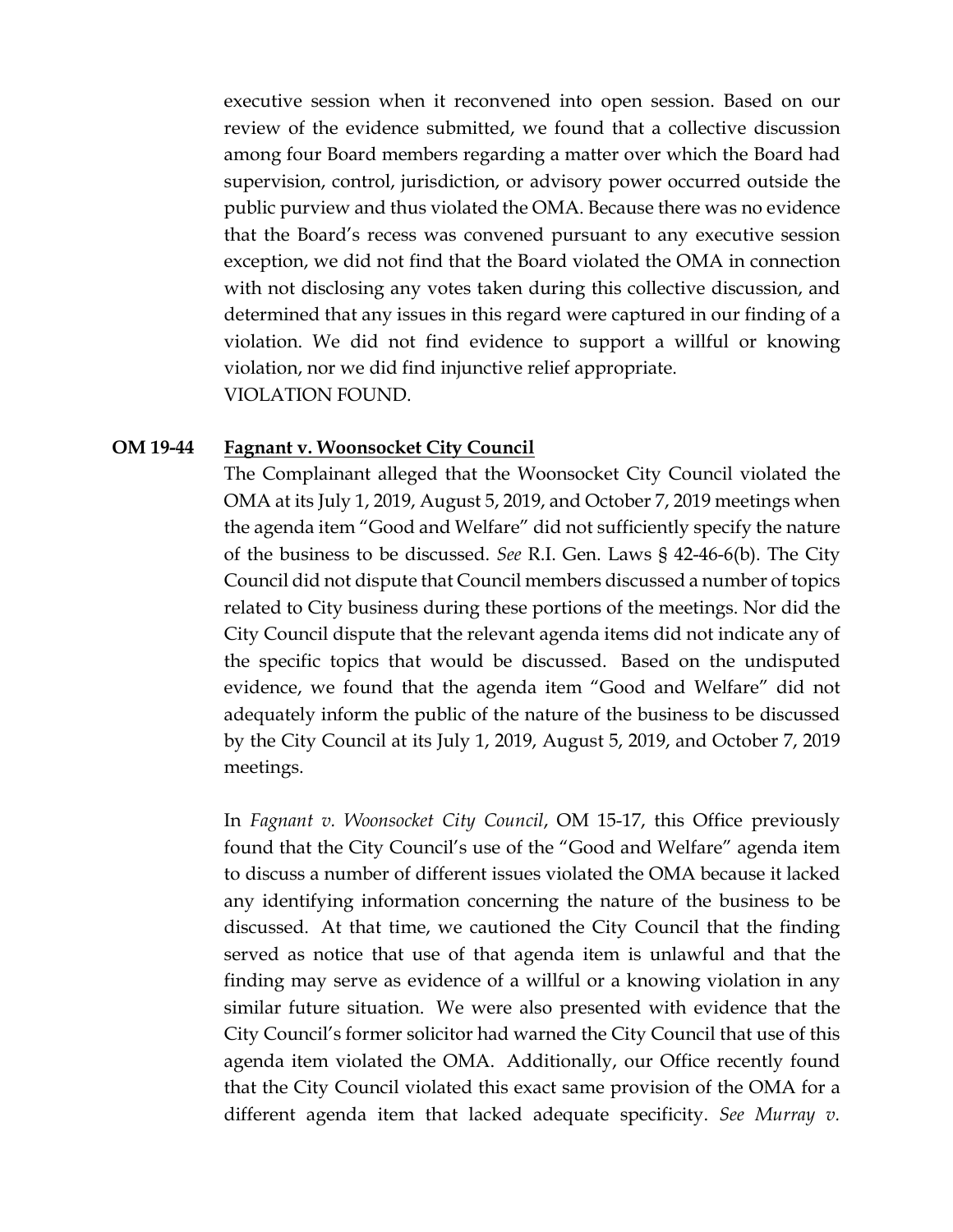*Woonsocket City Council*, OM 19-12. Given the history of repeated violations, the patent inadequacy of the agenda item, and the multiple admonishments provided to the City on this exact issue, combined with the City Council's discussion of substantive matters under the "Good and Welfare" agenda item, we concluded that the City Council's violation of the OMA was willful or knowing. This Office accordingly filed a lawsuit against the City Council. VIOLATION FOUND.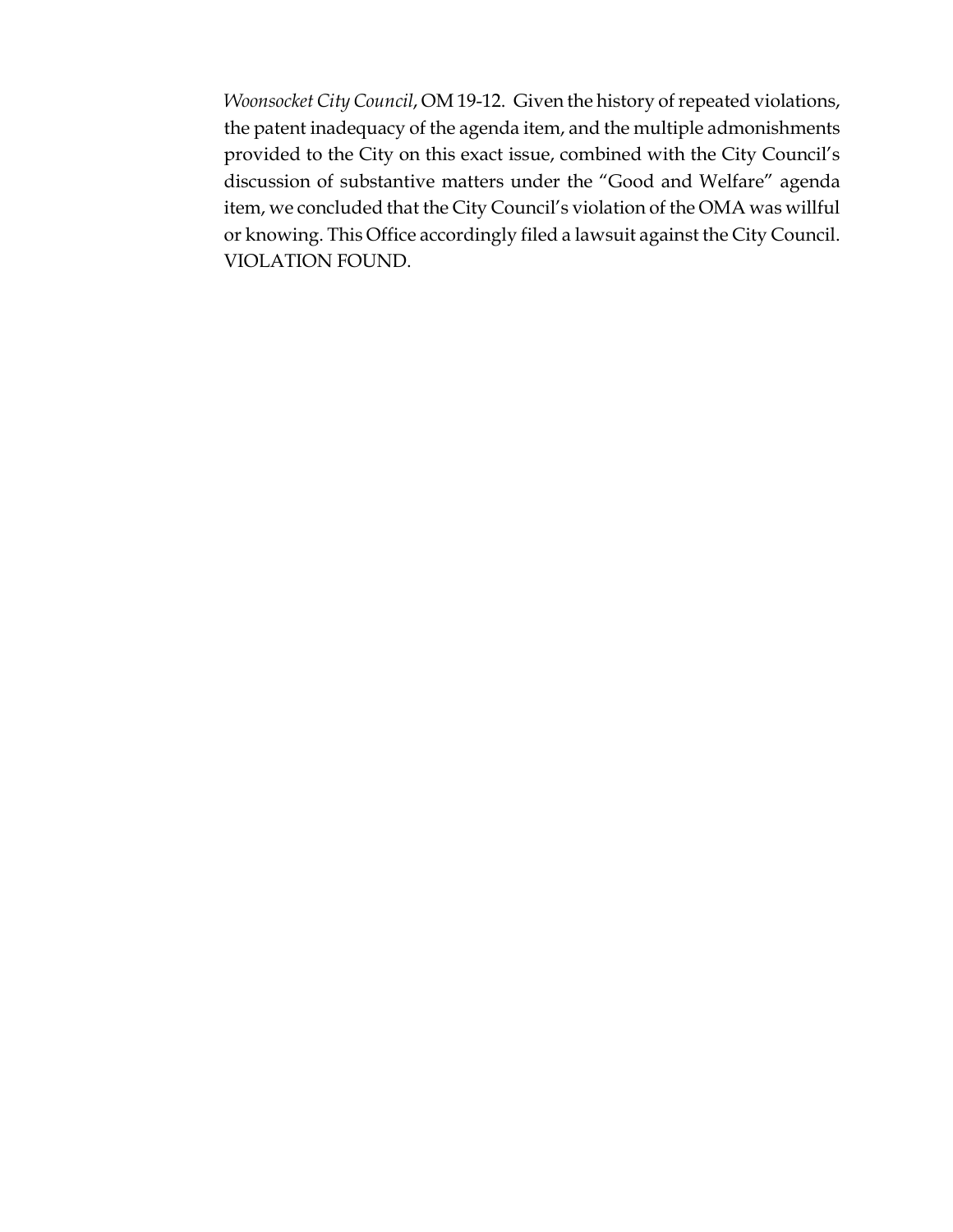# ACCESS TO PUBLIC RECORDS ACT



## ANNUAL REPORT 2019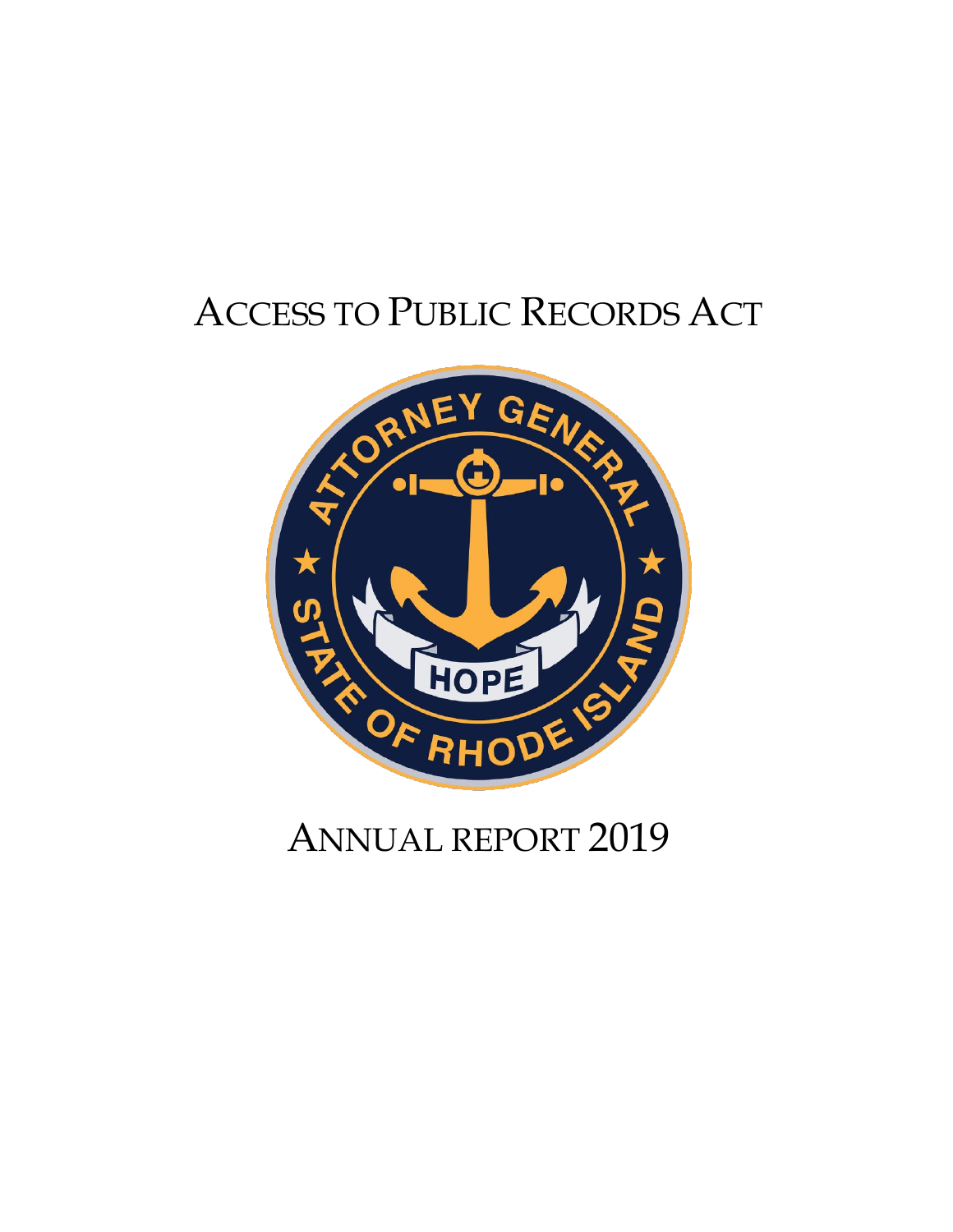## **ATTORNEY GENERAL'S ANNUAL REPORT OF COMPLAINTS RECEIVED PURSUANT TO RHODE ISLAND GENERAL LAWS SECTION 38-2-1,** *ET SEQ.***, THE ACCESS TO PUBLIC RECORDS ACT**

Rhode Island General Laws Section 38-2-15 requires the Office of Attorney General to submit an annual report to the Legislature summarizing the complaints received pursuant to the Access to Public Records Act, including the number of complaints found to be meritorious and the action taken by the Office of Attorney General in response to each complaint. On occasion, complaints will be resolved by the parties without the issuance of a finding or the Office of Attorney General will issue one finding in response to multiple similar complaints, resulting in a discrepancy between the number of complaints received and findings issued. Additionally, sometimes findings are issued in a different calendar year than when a complaint was received. The Office of Attorney General is pleased to submit the following information concerning the calendar year 2019.

#### **STATISTICS**

| ACCESS TO PUBLIC RECORDS ACT COMPLAINTS RECEIVED:                                           | 78       |
|---------------------------------------------------------------------------------------------|----------|
| FINDINGS ISSUED BY THE ATTORNEY GENERAL:                                                    | 29       |
| <b>VIOLATIONS FOUND:</b><br><b>WARNINGS ISSUED:</b><br>LITIGATION INITIATED:                | 19<br>18 |
| <b>WRITTEN ADVISORY OPINIONS:</b><br><b>REQUESTS RECEIVED:</b><br>ADVISORY OPINIONS ISSUED: |          |
| APRA REQUESTS TO THE ATTORNEY GENERAL:                                                      | 107      |

#### **VIOLATIONS FOUND/WARNINGS ISSUED**

The Office of Attorney General issued warnings in the following cases where the Office found violations of the Access to Public Records Act:

| PR 19-04 | Farinelli v. City of Pawtucket                               |
|----------|--------------------------------------------------------------|
| PR 19-05 | Maldonado v. Woonsocket Police Department                    |
| PR 19-06 | <b>J.H. Lynch &amp; Sons v. Department of Transportation</b> |
| PR 19-07 | Kalunian v. Office of the Child Advocate                     |
| PR 19-09 | Martinez v. Providence Police Department                     |
| PR 19-10 | Urban v. Cranston Police Department                          |
| PR 19-11 | Ahlquist v. Central Falls Detention Facility Corporation     |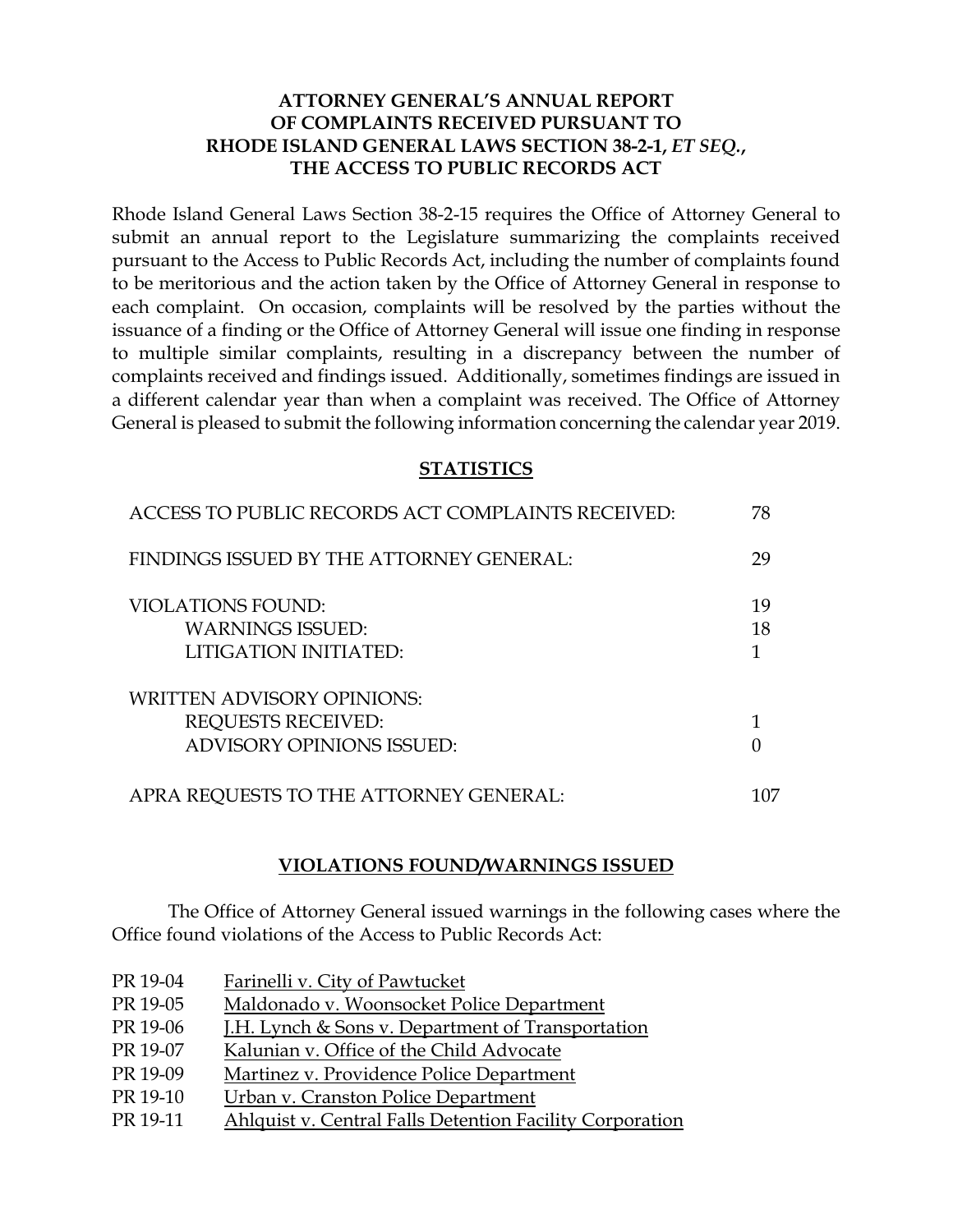- PR 19-12 Langseth v. Buttonwoods Fire District
- PR 19-16 Farinelli v. City of Central Falls
- PR 19-17 Farinelli v. City of Pawtucket
- PR 19-18 Buchanan v. Town of Tiverton
- PR 19-19 Young v. Town of West Warwick
- PR 19-20 Langseth v. Air Services Development Corporation
- PR 19-21 Farinelli v. City of Pawtucket
- PR 19-23 Levitt v. Office of the Lieutenant Governor
- PR 19-24 Lyssikatos v. City of Pawtucket
- PR 19-26 Law v. Town of Smithfield
- PR 19-27 Perron v. Central Falls School District

## **VIOLATIONS FOUND/LAWSUIT FILED**

The Office of Attorney General filed a lawsuit in the following case where the Office found violations of the Access to Public Records Act:

PR 19-03 Wilson v. Town of West Warwick

\* \* \*

Summaries of all findings/written advisory opinions issued are attached.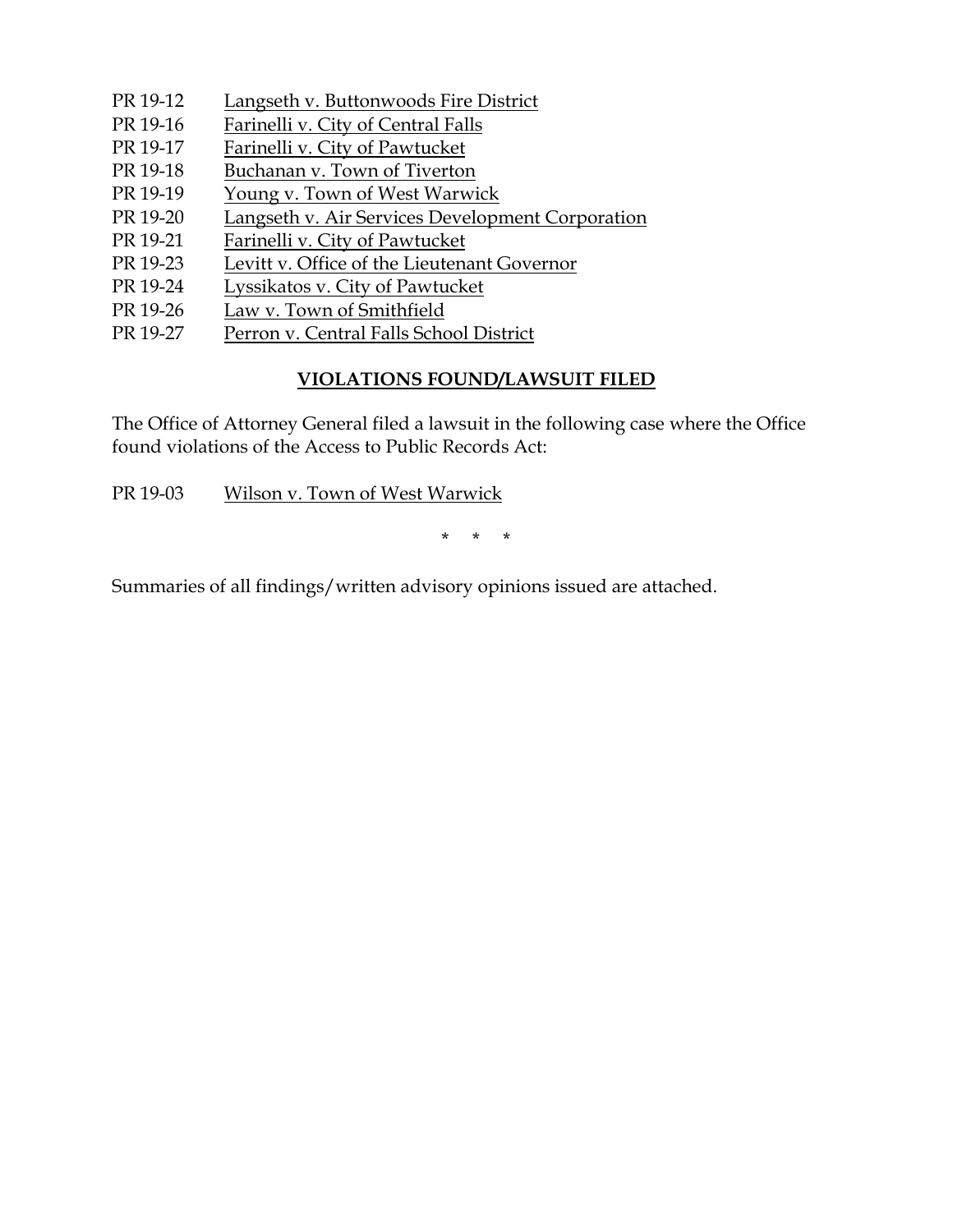#### **ACCESS TO PUBLIC RECORDS ACT FINDINGS – 2019**

#### **PR 19-01 Cantoni v. City of Providence**

The Complainant alleged that the City of Providence violated the APRA when the City stated it did not maintain records responsive to his request. The City provided undisputed evidence in affidavit form that it did not maintain the requested records. Accordingly, we found that the City did not violate the APRA by responding to the Complainant that it did not maintain the requested documents. *See* R.I. Gen. Laws § 38-2-3(a).

## **PR 19-02 Szerlag v. Town of East Greenwich**

The Complainant alleged that the Town of East Greenwich violated the APRA when the Town requested an additional twenty business days to respond to his APRA request. We concluded based on the undisputed evidence that the Town's extension was timely and was based on reasons particular to the request. *See* R.I. Gen. Laws § 38-2-3(e). Accordingly, we found no violation.

## **PR 19-03 Wilson v. Town of West Warwick**

The Complainant alleged that the Town of West Warwick violated the APRA when it failed to respond to his request for records within the ten business days required under the APRA. This Office determined that the Town's assertion that another entity maintained the records was insufficient because even if the Town was not the correct public body to receive the request, it was still required to respond to the request within ten business days. Accordingly, this Office determined there was a violation because the undisputed evidence revealed that the Town did not respond to the request within ten business days. This Office also asked the Town to submit a supplemental response regarding why its violation should not be considered willful and knowing, or reckless. VIOLATION FOUND.

#### **PR 19-03B Wilson v. Town of West Warwick Supplement**

This Office previously concluded that the Town violated the APRA by failing to timely respond to Complainant's APRA request. This Office issued a finding requiring the Town to provide any responsive documents it maintains at no cost, describe its search efforts, and address whether its violation should be considered willful and knowing or, alternatively, reckless. *See* PR 19-03. After receiving the supplemental submissions, this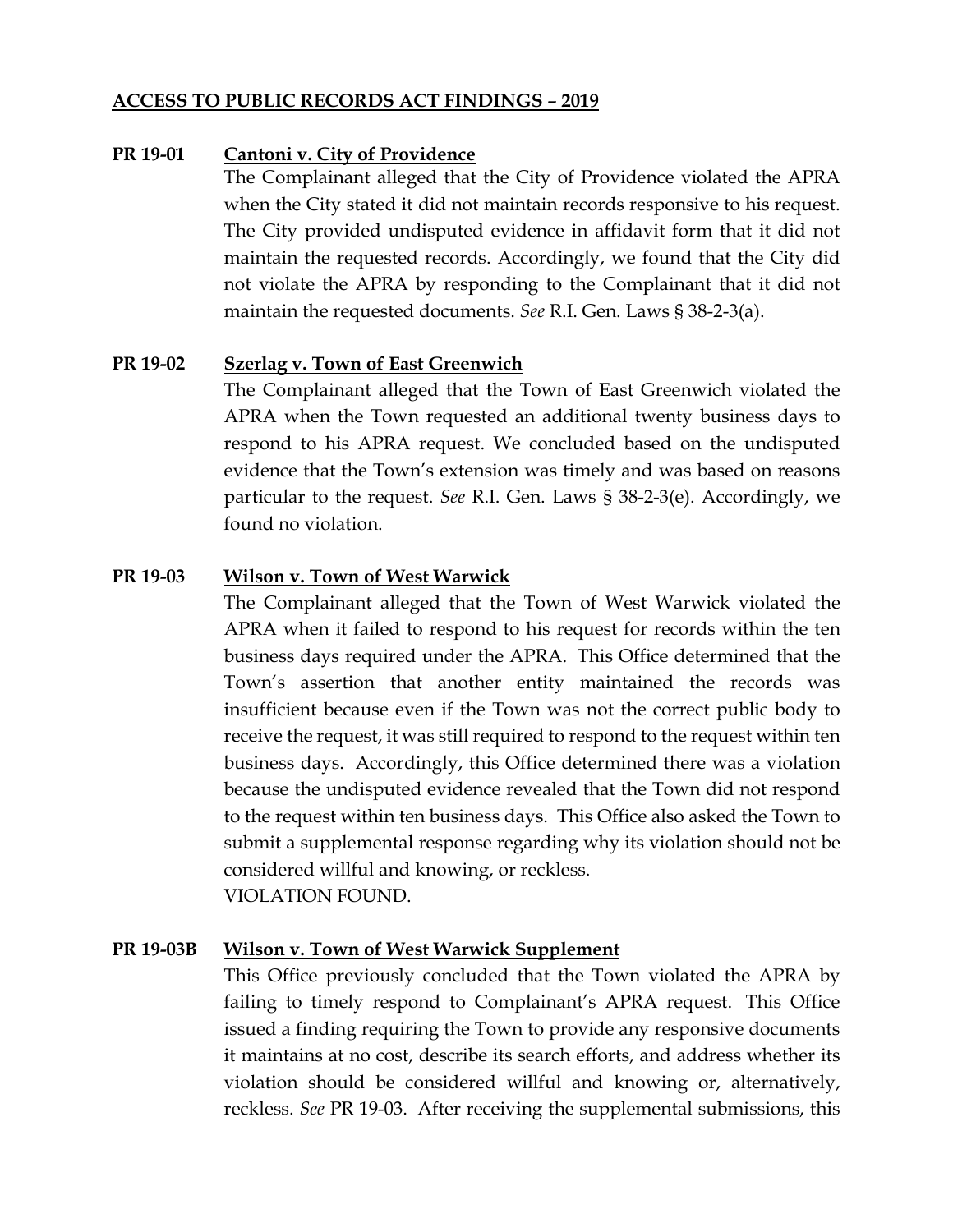Office determined that the Town still had failed to provide the requested documents and describe its search efforts. This Office concluded that the Town committed a willful and knowing or, alternatively, reckless violation of the APRA. Accordingly, this Office filed suit in Superior Court seeking relief, including injunctive relief and civil fines.

## **PR 19-04 Farinelli v. City of Pawtucket**

The Complainant alleged that the City of Providence violated the APRA by providing a prepayment estimate that underestimated the actual time required for search and retrieval and by subsequently providing an amended prepayment estimate that pertained to only a portion of the requested documents. We concluded that the City's initial estimate did not violate the APRA because of the difficulty involved in accurately predicting the time required to search and retrieve documents responsive to the Complainant's request and because providing such estimates is an inexact science. We also noted that the City informed the Complainant that the initial prepayment amount was only an estimate. However, we concluded that the City did violate the APRA by failing to provide responsive documents or an amended estimate of the prepayment cost to complete the entire request. Although we did not find evidence of a willful and knowing, or reckless, violation, we directed the City to provide the Complainant with the requested documents free of charge. VIOLATION FOUND.

## **PR 19-05 Maldonado v. Woonsocket Police Department**

The Complainant alleged the Police Department violated the APRA by failing to respond to two APRA requests for a police report related to his arrest, by denying a third APRA request for that police report, and by failing to timely respond to his administrative appeal. This Office concluded that there was no evidence that the Police Department received the first two APRA requests, and accordingly the Police Department did not violate the APRA by not responding. This Office determined that the Police Department did violate the APRA by denying the APRA request for the police report, which the evidence indicated constituted the report of an initial arrest. Additionally, the Police Department violated the APRA by failing to timely respond to Complainant's administrative appeal. Although we did not find the Police Department's violations to be willful and knowing, or reckless, the Police Department was required to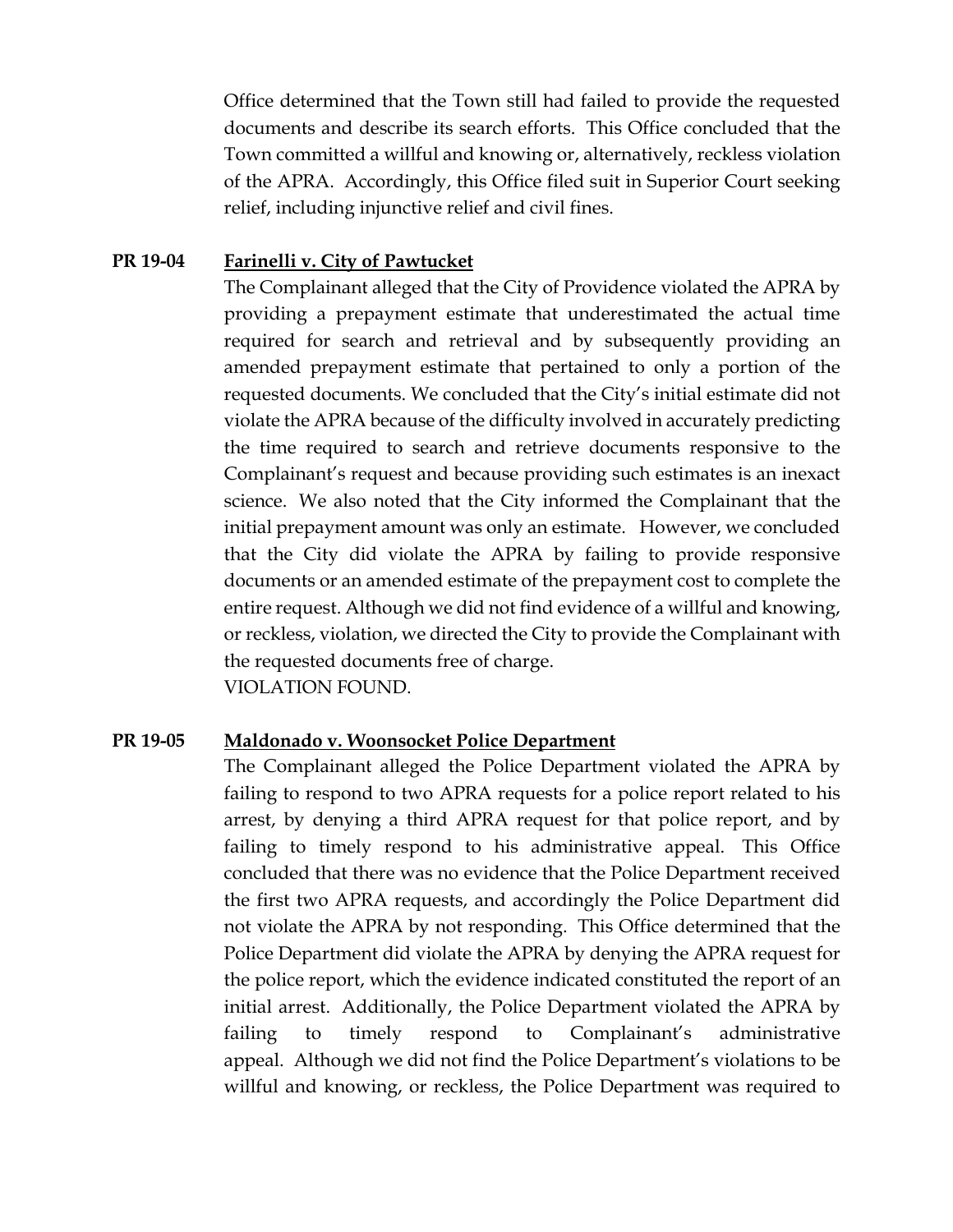provide the police report to the Complainant, free of charge, in a manner consistent with the APRA. VIOLATION FOUND.

#### **PR 19-06 J.H. Lynch & Sons v. Department of Transportation**

Complainant contended that the Rhode Island Department of Transportation violated the APRA when it failed to produce certain documents the Complainant requested. This Office determined that RIDOT violated the APRA by failing to timely locate and produce a responsive document. This Office also required RIDOT to provide a supplemental submission regarding, among other things, its search for some of the other items requested by Complainant and whether any APRA violation committed by RIDOT was knowing and willful, or reckless. VIOLATION FOUND.

## **PR 19-07 Kalunian v. Office of the Child Advocate**

The Complainant alleged that the Office of the Child Advocate violated the APRA when it failed to respond to her APRA request and when it failed to establish written procedures regarding access to public records. The OCA conceded that it failed to respond to Complainant's APRA request within ten (10) business days, *see* R.I. Gen. Laws § 38-2-7, and did not dispute that its written APRA procedures were not posted on its website in accordance with R.I. Gen. Laws § 38-2-3(d). Accordingly, the OCA violated the APRA. This Office determined that injunctive relief is not appropriate because the OCA responded to this Complaint by providing the Complainant with the requested documents and posting its formal APRA policy on its website. Due to the OCA's undisputed contention that its failure to respond was inadvertent as well as the OCA's candid admission of the errors and swift efforts to remedy them, we did not find the violations to be willful and knowing, or reckless. VIOLATION FOUND.

## **PR 19-08 Gardiner v. Department of Public Safety Gardiner v. Division of Motor Vehicles**

The Complainant alleged that the Department of Public Safety and the Division of Motor Vehicles violated the APRA in responding to his APRA requests. The undisputed evidence indicated that the DPS withheld certain documents because disclosure could potentially compromise law enforcement interests. We found that nondisclosure under these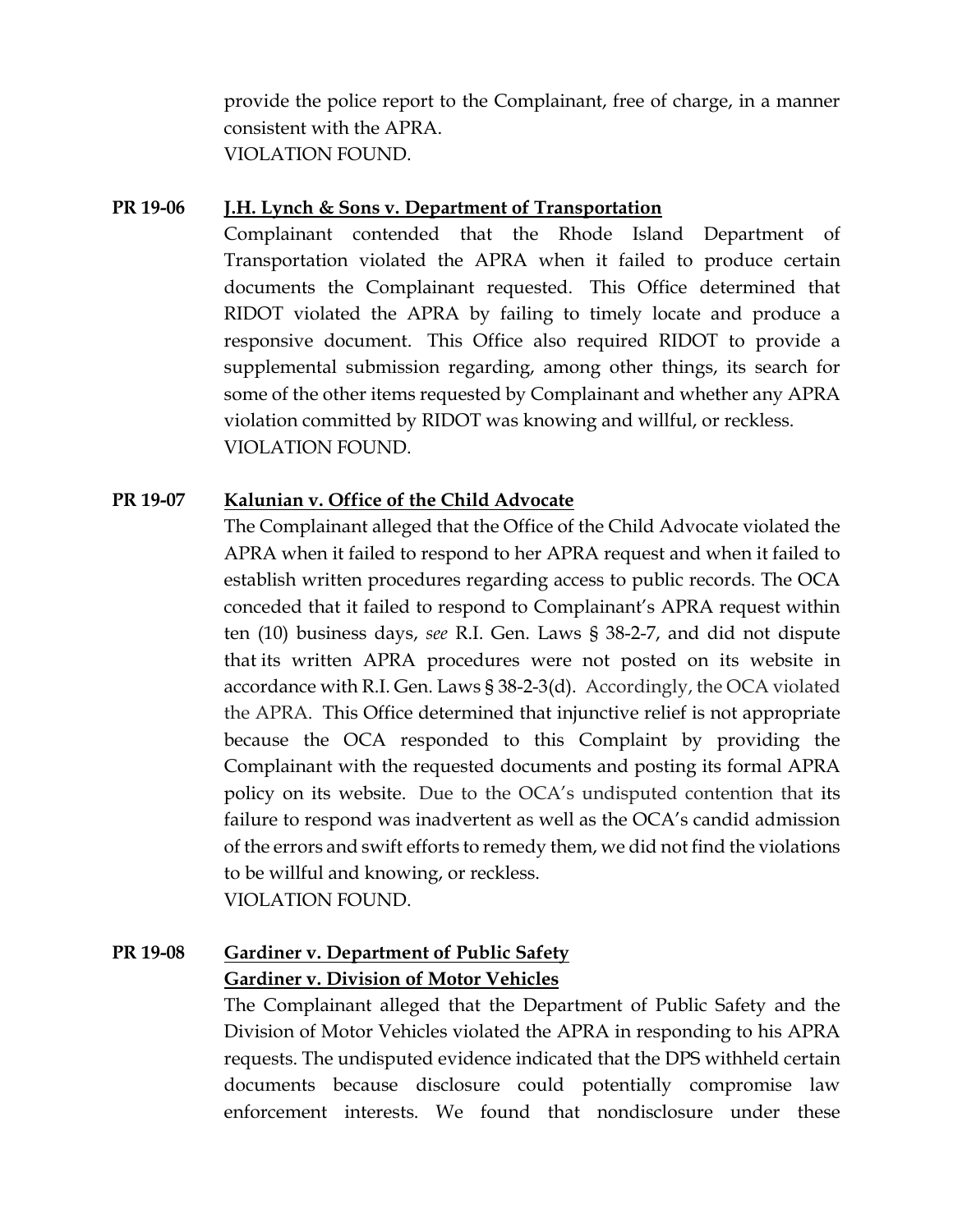circumstances did not violate the APRA. The undisputed evidence also indicated that DPS did not maintain documents responsive to the second portion of the Complainant's request. This contention was supported in affidavit form and not contested by the Complainant. We accordingly found no violations.

With respect to the complaint against the Division of Motor Vehicles, we likewise found no violations. We found that where the requested records implicated an individual's privacy interests, under these specific circumstances, the Division of Motor Vehicles did not violate the APRA by affording the Complainant the opportunity to provide information about any public interest in disclosure of the documents to help inform the application of the balancing test. We also found that the Complainant's contention that the Division of Motor Vehicles failed to respond to his request within ten days did not constitute a violation because the Division of Motor Vehicles responded within the ten business days required by R.I. Gen. Laws § 38-2-7(b).

#### **PR 19-09 Martinez v. Providence Police Department**

The Complainant alleged that the Police Department violated the APRA when it denied his multi-part request, which sought certain internal Police Department communications, as well as certain communications between the Police Department and various private entities and individuals. The Police Department denied the multi-part request in its entirety based on the law enforcement exemptions found at R.I. Gen. Laws § 38-2-2(4)(D) but did not specify for which requests it maintained responsive documents nor the nature of the documents it was withholding. After conducting an *in camera* review of the withheld documents, we observed that the only responsive documents the Police Department maintained were internal Police Department communications. We found their nondisclosure permissible pursuant to R.I. Gen. Laws  $\S$  38-2-2(4)(D)(c) and (e). Notwithstanding, because the request also sought communications between the Police Department and various private entities and individuals, and because the Police Department did not maintain such documents, we found that the Police Department violated R.I. Gen. Laws § 38-2-7(c) by failing to state that it did not maintain such responsive records. We did not find injunctive relief appropriate; nor did we find evidence of a willful and knowing, or reckless, violation.

VIOLATION FOUND.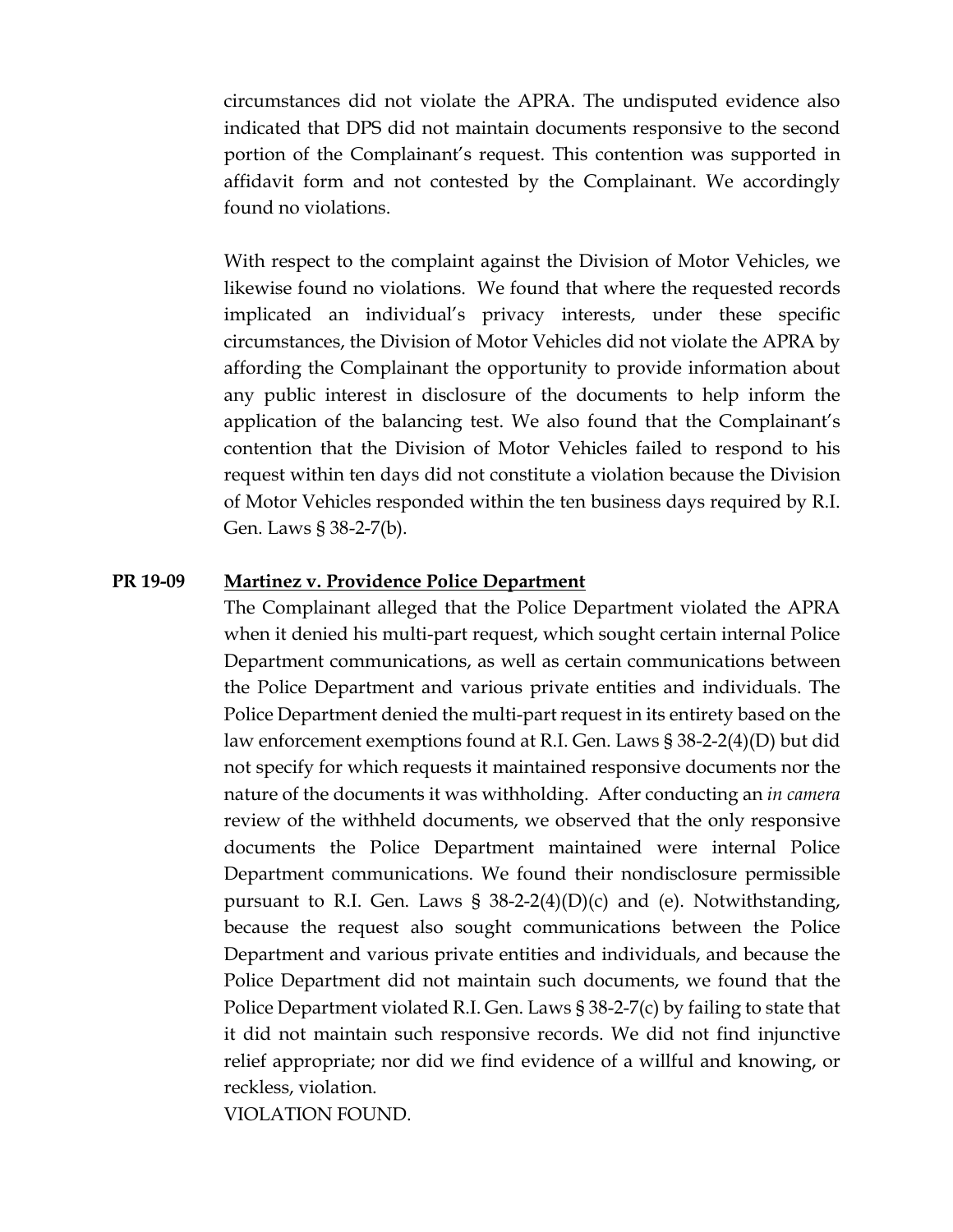#### **PR 19-10 Urban v. Cranston Police Department**

The Complainant alleged that the Police Department violated the APRA when it failed to respond to her September 18, 2018 APRA request. The Police Department represented that it inadvertently failed to request an extension pursuant to R.I. Gen. Laws § 38-2-3(e) and conceded that it failed to respond to the APRA request within ten business days. Based on the undisputed evidence, we found that the Department violated the APRA when it failed to respond to the Complainant's APRA request within ten business days. R.I. Gen. Laws § 38-2-7. We did not find injunctive relief appropriate because shortly after the Complaint was filed, the Police Department responded to the Complainant's request without assessing any fees. Additionally, we did not find sufficient evidence of a willful and knowing, or reckless, violation. VIOLATION FOUND

## **PR 19-11 Ahlquist v. Central Falls Detention Facility Corporation**

The Complainant alleged that the Corporation violated the APRA when it denied his request for detainee records. This Office found that the Corporation violated the APRA when its denial failed to state that no portion of the responsive documents or records was reasonably segregable. *See* R.I. Gen. Laws § 38-2-3(b). We determined that it was unclear what documents were encompassed by the Complainant's initial, broad APRA request, but that statements made by the Complainant to this Office seemingly clarified the information he was seeking. Accordingly, we directed the Corporation to respond to the clarified request in accordance with the APRA and noted that the Complainant is also free to submit a new request to the Corporation for additional records. We will hold this file open pending a supplemental submission from the parties. VIOLATION FOUND.

## **PR 19-12 Langseth v. Buttonwoods Fire District**

The Complainant alleged that the Fire District violated the APRA when it failed to timely respond to his APRA request. The Complainant also alleged that the Fire District Senior Supervisor was not certified under the APRA pursuant to R.I. Gen. Laws § 38-2-3.16 and that the Fire District failed to establish and post written APRA procedures in violation of R.I. Gen. Laws § 38-2-3(d). The Fire District provided undisputed evidence that it responded to the Complainant's APRA request within the ten business days allotted under the APRA. The Fire District conceded that it did not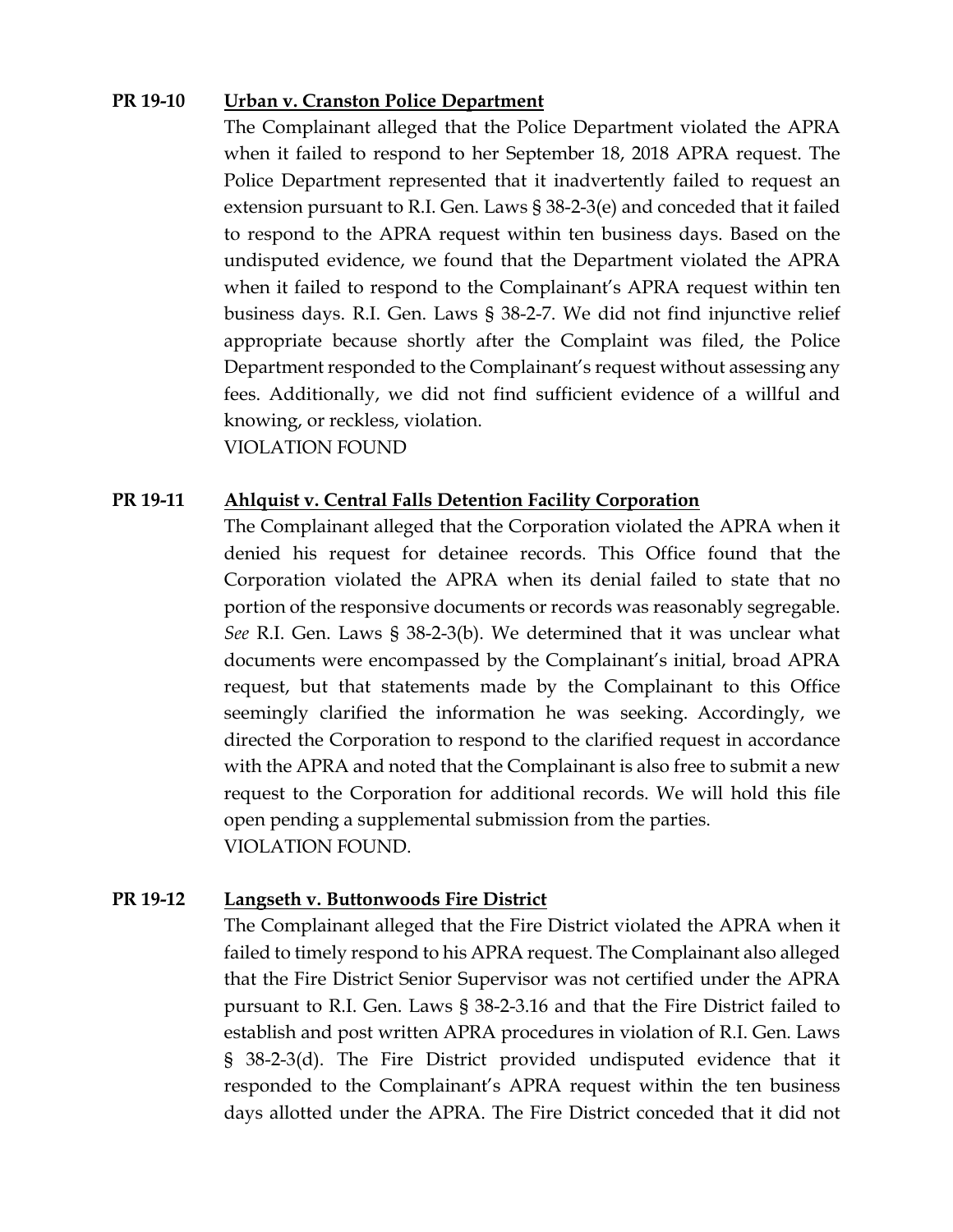have written APRA procedures at the time Complainant submitted his APRA request and that it did not have the APRA certification required pursuant to R.I. Gen. Laws § 38-2-3.16. Accordingly, this Office determined that the Fire District violated the APRA. This Office instructed the Fire District to submit a supplemental response regarding why these violations should not be considered willful and knowing, or reckless, and to provide evidence of its compliance with R.I. Gen. Laws §§ 38-2-3(d) and 38-2-3.16. VIOLATION FOUND.

#### **PR 19-12B Langseth v. Buttonwoods Fire District Supplement**

In PR 19-12, this Office determined that the Fire District violated the APRA by not having written APRA procedures established at the time the Complainant submitted his APRA request, *see* R.I. Gen. Laws § 38-2-3(d), and by failing to file its annual Certificate of Compliance with the Office of Attorney General. *See* R.I. Gen. Laws § 38-2-3.16. We directed the Fire District to provide a supplemental submission providing evidence that it is now in compliance with these APRA requirements and addressing whether the violations were willful and knowing, or reckless. Based on the Fire District's supplemental submission, we determined that the Fire District had presented evidence that it is now in compliance with these provisions of the APRA and we did not find sufficient evidence of a willful and knowing, or reckless, violation.

## **PR 19-13 Murray v. Providence Police Department**

The Complainant alleged the Department violated the APRA when it denied his request for any Department reports formulated as a result of criminal complaints made by a specific private citizen. The Complainant indicated that no arrest resulted from the alleged criminal complaint(s) he sought. The Police Department neither confirmed nor denied that it possessed records responsive to the Complainant's request and maintained that, if responsive records did exist, such documents would be exempt from disclosure pursuant to R.I. Gen. Laws  $\S$  38-2-2(4)(D)(c). This Office requested to view any responsive records *in camera*. This Office then found that disclosure of the requested records, assuming they exist, implicated a privacy interest and that we were not presented with evidence of a public interest that would outweigh the privacy interest implicated. Accordingly, we found no violation.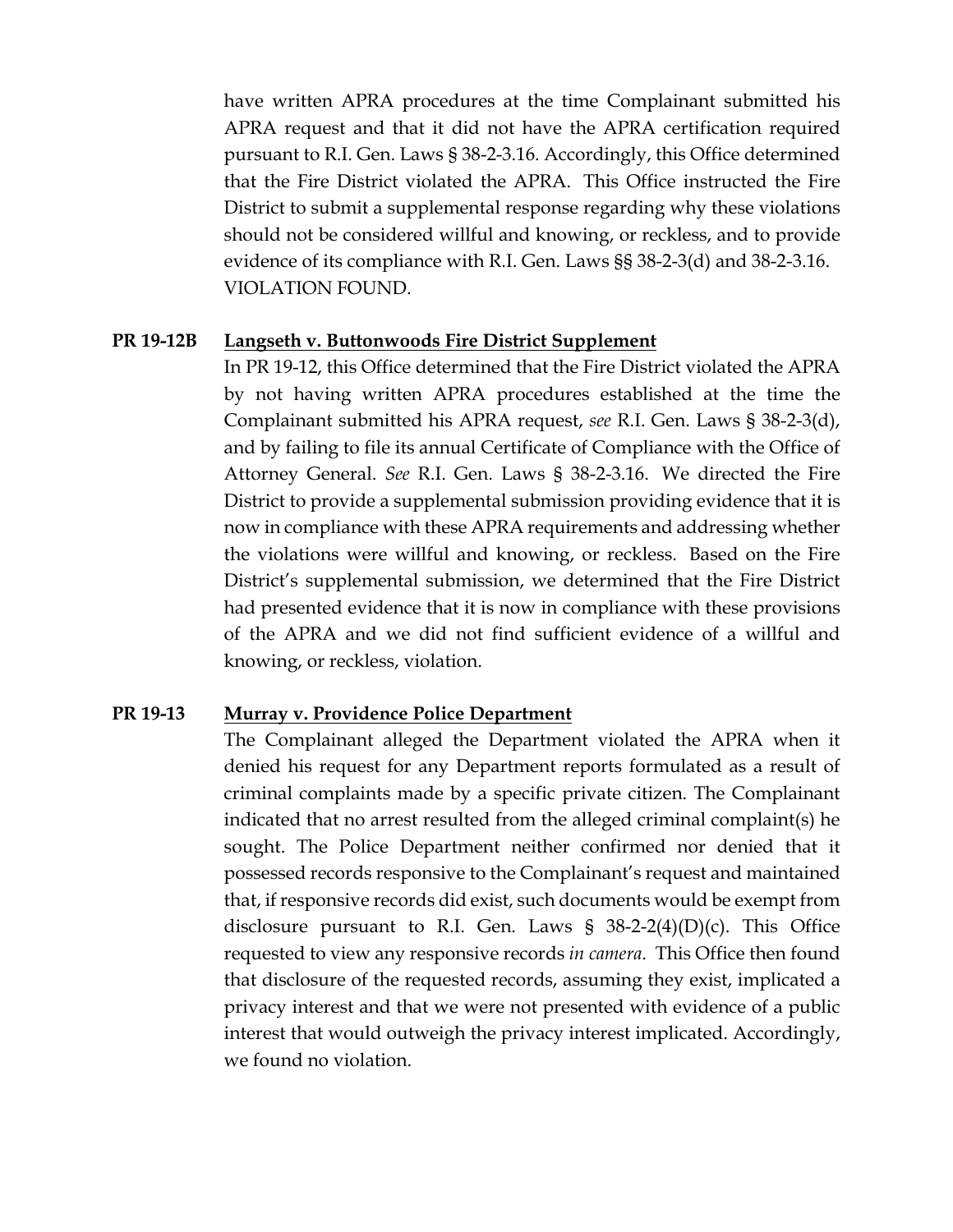## **PR 19-14 Dunlap v. City of Providence**

The Complainant alleged the City violated the APRA by withholding two videotapes that she requested. This Office reviewed the evidence and viewed the videotapes *in camera*. We concluded that the videotapes depicted multiple minors and implicated privacy interests. We also concluded that no public interest had been identified that would outweigh the privacy interests implicated by disclosure of the videotapes, and that the undisputed evidence indicated that it was not possible to protect the privacy interests by redaction. Accordingly, we determined that the City did not violate the APRA.

## **PR 19-15 Harper v. Portsmouth Police Department**

The Complainant alleged the Police Department violated the APRA when it denied his request for Police Department records relating to a call made to the Police Department regarding a specific private citizen's residence. The Police Department denied the Complainant's request on the grounds that disclosure of the requested records would constitute an unwarranted invasion of personal privacy. After conducting an *in camera* review, this Office found that disclosure of the requested records would implicate a privacy interest and that we were not presented with evidence of a public interest that would outweigh the privacy interest implicated. Accordingly, we found no violation.

## **PR 19-16 Farinelli v. City of Central Falls**

The Complainant alleged the City violated the APRA when it failed to respond to her APRA request within ten business days. The City stated that the Complainant's APRA request went to its legal counsel's SPAM (junk mail) folder but did not dispute the Complainant's contention that the City failed to timely respond to her request. Accordingly, we found that the City violated the APRA by failing to timely respond to the request. As the submissions received by this Office indicated that the City subsequently provided the Complainant with responsive documents, we did not find injunctive relief to be appropriate. This Office also did not find evidence that the instant violation rose to the level of willful and knowing, or reckless.

VIOLATION FOUND.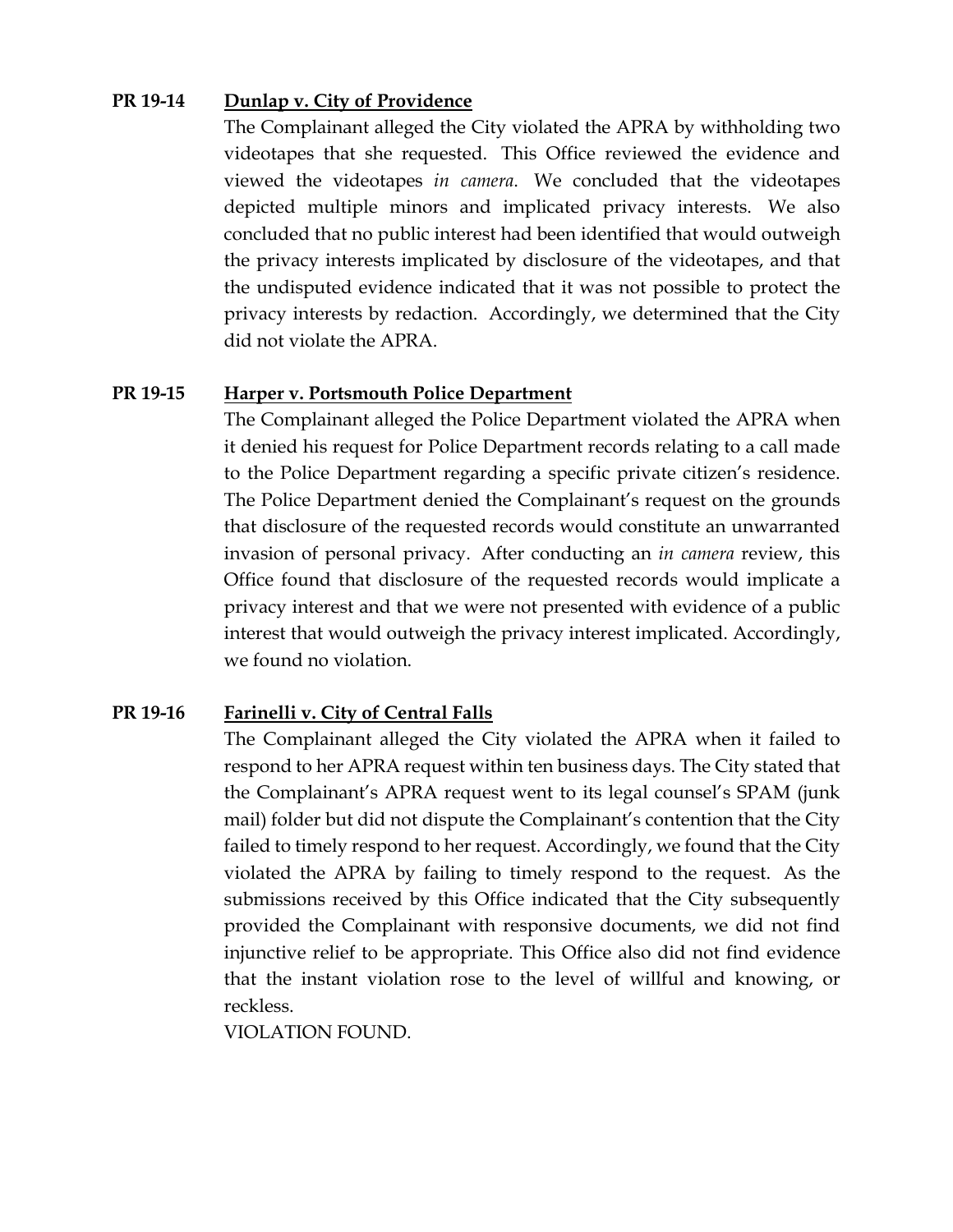## **PR 19-17 Farinelli v. City of Pawtucket**

Complainant alleged that the City violated the APRA by not producing a letter that was responsive to her APRA request and instead informing her that the City did not maintain any responsive documents. Based on this Office's review of the relevant document and the evidence submitted by the City, we determined that the letter was responsive to the request and that the City violated the APRA by informing Complainant that it did not possess any responsive documents. This Office determined that injunctive relief was not appropriate and that there was insufficient evidence of a willful and knowing, or reckless, violation. VIOLATION FOUND.

## **PR 19-18 Buchanan v. Town of Tiverton**

The Complainant alleged that the Town violated the APRA when it failed to respond to an APRA request in a timely manner. The Town acknowledged that it failed to timely respond and attributed this omission to staffing issues and a similar but different APRA request. The Town also indicated that after becoming aware of the APRA complaint, it provided the Complainant with responsive documents. We found that the Town violated the APRA, but based on this record, we found no evidence that the Town's violation of the APRA was willful and knowing, or reckless. R.I. Gen. Laws § 38-2-9(d)

VIOLATION FOUND.

## **PR 19-19 Young v. Town of West Warwick**

The Complainant alleged that the Town violated the APRA when it failed to respond to her request for records within the ten business days required under the APRA. This Office determined that the Town's assertion that responsive records did not exist or that it did not maintain responsive records was insufficient because even if the Town did not maintain responsive documents, it was still required to respond to the request within ten business days. Accordingly, this Office determined there was a violation because the undisputed evidence revealed that the Town did not respond to the request within ten business days. This Office also instructed the Town to submit a supplemental response. VIOLATION FOUND.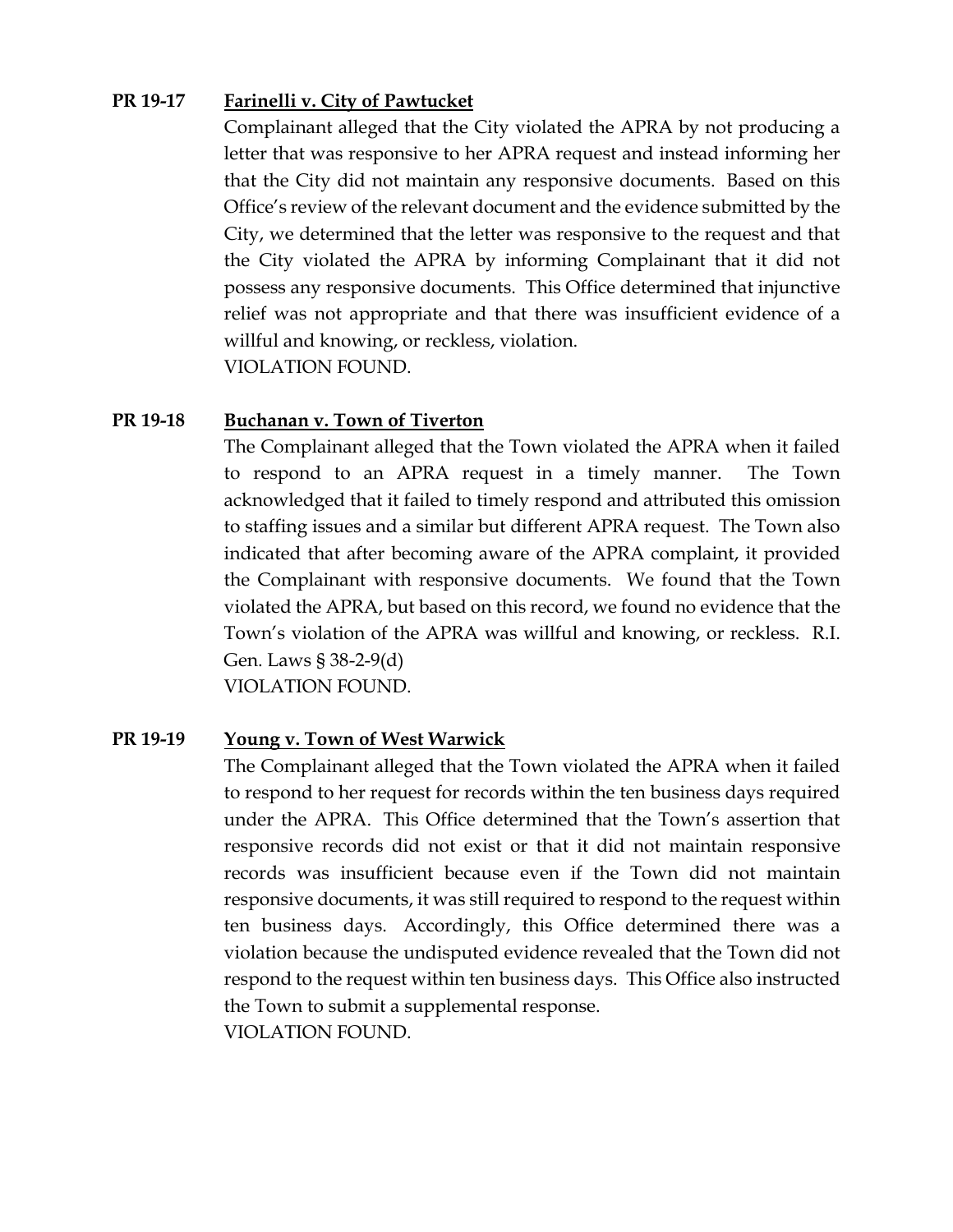## **PR 19-20 Langseth v. Air Services Development Corporation**

The Complainant alleged that the Air Services Development Corporation violated the APRA by failing to respond to parts of his APRA request. The ASDC acknowledged that it could not produce evidence confirming that it had timely responded to Complainant's request, but made the undisputed assertion that no responsive documents existed or were withheld. We concluded that the ASDC violated the APRA by failing to timely respond to Complainant's request within ten business days as required by the APRA, but that there was insufficient evidence of a willful and knowing, or reckless, violation and that injunctive relief was not appropriate. VIOLATION FOUND.

## **PR 19-21 Farinelli v. City of Pawtucket**

Complainant alleged that the City violated the APRA by not producing a letter that was responsive to her APRA request and instead informing her that the City did not maintain any responsive documents. Based on this Office's review of the relevant document and the evidence submitted by the City, we determined that the letter was responsive to the request and that the City violated the APRA by informing Complainant that it did not possess any responsive documents. This Office determined that injunctive relief was not appropriate but requested a supplemental submission from the City regarding whether the violation was willful and knowing, or reckless.

VIOLATION FOUND.

## **PR 19-22 Finnegan v. Town of Scituate**

Complainant alleged the Town violated the APRA by not producing certain responsive documents and by heavily redacting others. Upon review of the undisputed evidence, including our *in camera* review of the documents, this Office concluded that the Town did not violate the APRA. The documents that were provided with redactions constituted records "relating to a client/attorney relationship," R.I. Gen. Laws §  $38-2-2(4)(A)(I)(a)$ , and thus were exempt from disclosure. Additionally, there was no evidence that the Complainant provided the requested prepayment required for the Town to complete its search and retrieval as to any other potentially responsive documents.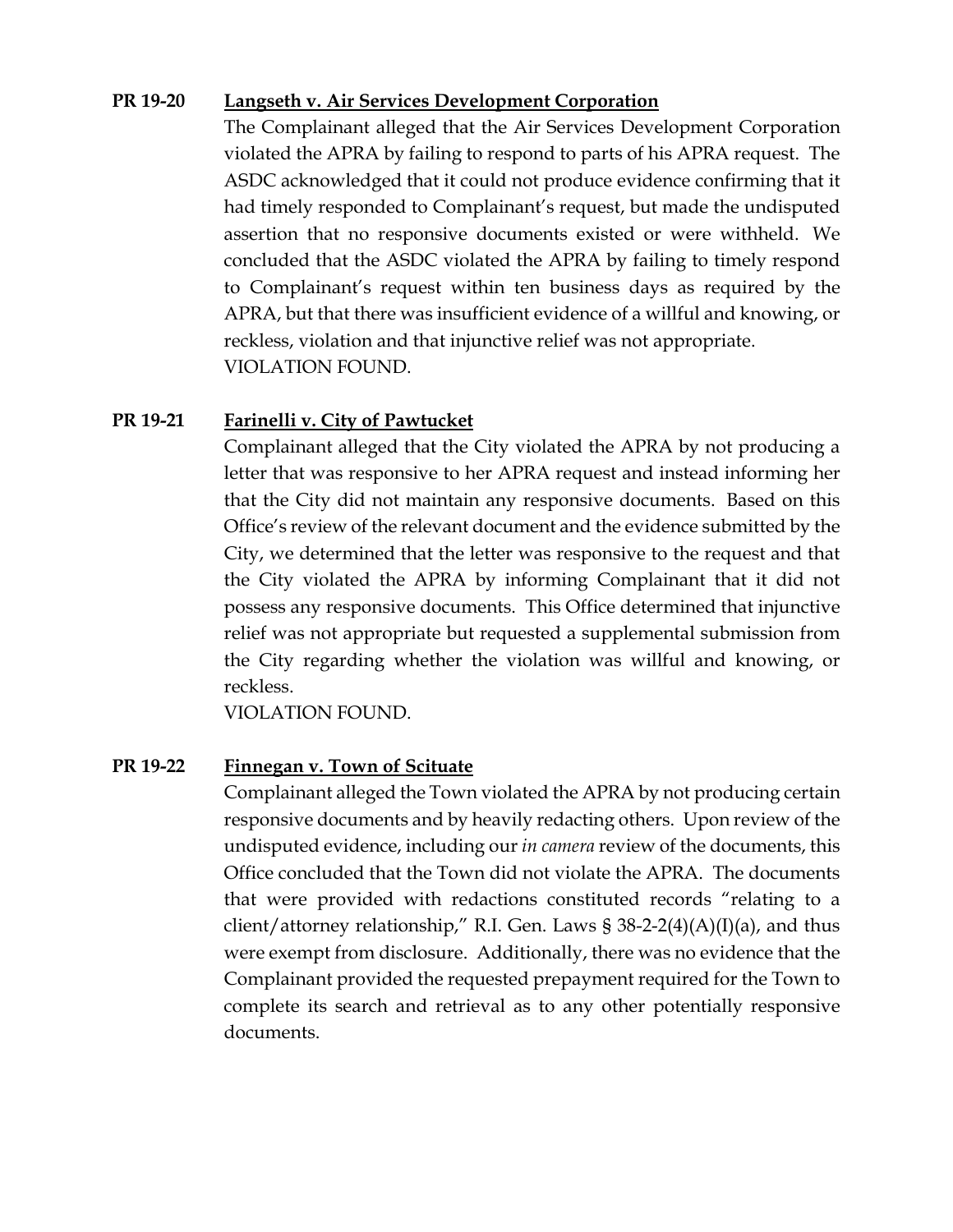## **PR 19-23 Levitt v. Office of the Lieutenant Governor**

Complainant alleged an APRA violation arising from the withholding of an individual's time sheet, based on the assertion that disclosure would constitute an unwarranted invasion of personal privacy. Based on our review of the evidence, including our *in camera* review of the relevant document, we concluded that there was at least some public interest in the accounting of a public employee's time. We also concluded that in the circumstances of this case, disclosure would not constitute an unwarranted invasion of personal privacy. Accordingly, this Office determined that the APRA had been violated and required disclosure of the responsive document. We did not find evidence of a willful and knowing, or reckless, violation.

VIOLATION FOUND.

## **PR 19-24 Lyssikatos v. City of Pawtucket**

Complainant alleged the City failed to timely respond to his APRA request. The City acknowledged that its response was untimely due to a mistake, and accordingly we determined that the City violated the APRA. The parties' submissions suggested that the documents sought by the Complainant had since been provided. The Complainant is free to submit a new complaint if issues regarding the substantive response remain. We did not find evidence of a willful and knowing, or reckless, violation, and did not find that injunctive relief was appropriate. VIOLATION FOUND.

## **PR 19-25 Farinelli v. City of Pawtucket**

The Complainant alleged that the City violated the APRA by not producing three "packets" of documents that she believes were sent to this Office. The City submitted evidence that it does not maintain the requested "packets." Because the uncontested record indicated that the City does not maintain the documents the Complainant specifically sought, and because the APRA only applies to documents "maintained or kept on file," we found no violation.

## **PR 19-26 Law v. Town of Smithfield**

The Complainant alleged the Town violated the APRA when it denied her request for emails between the Town Council President and Town Manager and when its denial failed to articulate its APRA appeal procedures. Based on our *in camera* review, we found the Town did not violate the APRA when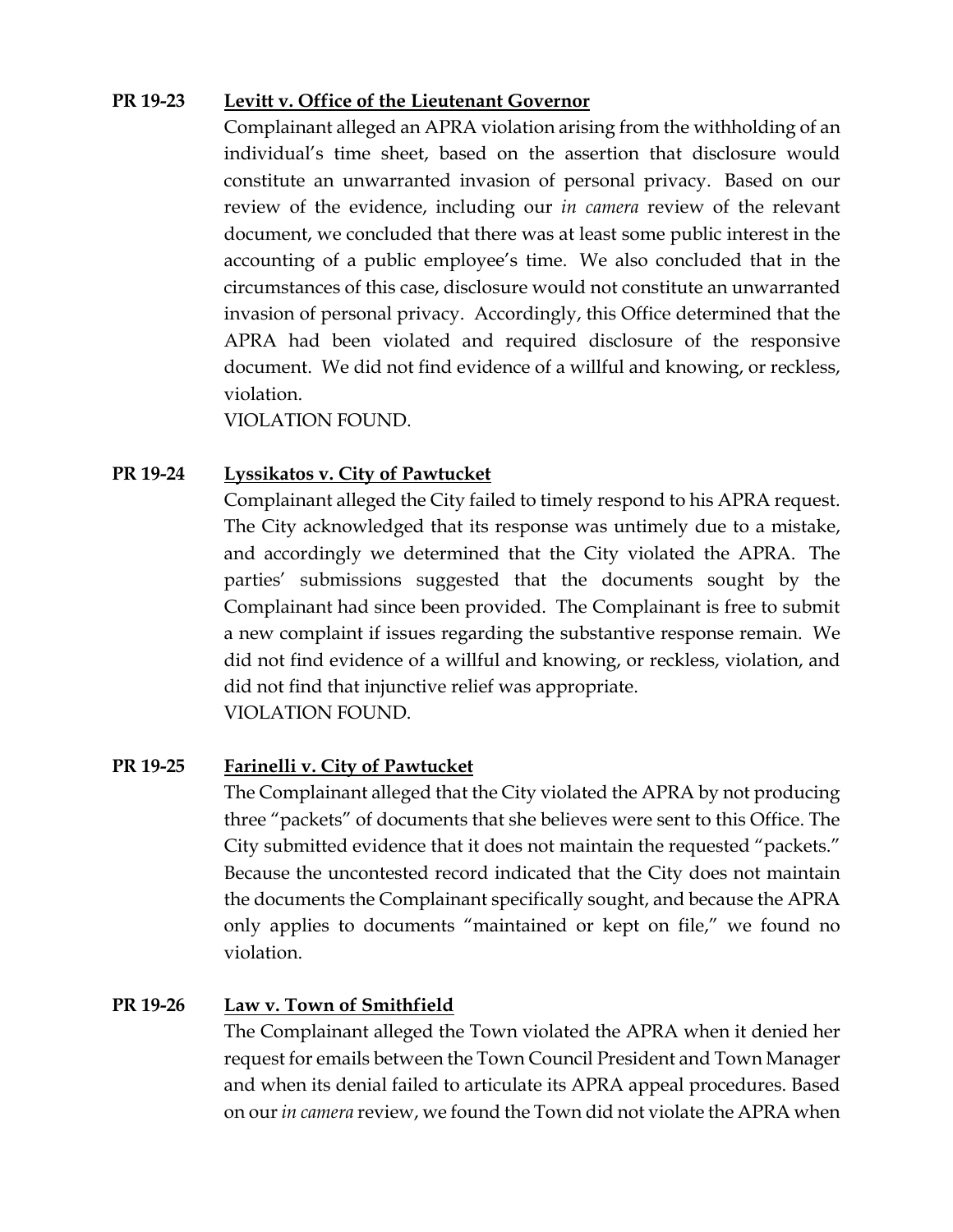it withheld responsive emails sent or received during the Town Council President's term related to his official duties as Town Council President. We found the Town's denial lacked any language concerning its APRA appeal procedures and thus violated the APRA. We did not find evidence to support a willful and knowing, or alternatively reckless, violation nor did we find injunctive relief appropriate. VIOLATION FOUND.

## **PR 19-27 Perron v. Central Falls School District**

**OM 19-42** The Complainant alleged the School District violated the APRA by failing to respond to her requests within ten business days, and also took issue with the sufficiency of the documents provided by the School District. Because no evidence was presented that the School District responded to the APRA requests within ten business days, we concluded the School District violated the APRA. In her rebuttal, Complainant agreed that the School District had provided the documents she sought pertaining to the requests that were the subject of her complaint and we declined to opine regarding alleged substantive inaccuracies in the content of the documents. The Complainant also alleged that the School District violated the OMA by failing to timely post the meeting minutes of its Board of Trustees. The School District acknowledged this, and we found a violation. We determined that injunctive relief was not appropriate in this case since the School District has now provided Complainant with the relevant documents and posted the relevant meeting minutes. We also did not find evidence of any willful, knowing, or reckless violations. VIOLATION FOUND.

## **PR 19-28 Howard v. Town of Portsmouth**

The Complainant alleged the Town violated the APRA when it failed to provide documents responsive to her request related to an ordinance. Based on the undisputed evidence, the full text of the amended ordinance was not available at the time Complainant submitted her APRA request. Additionally, in response to her request, the Town did provide Complainant with the ordinance amendment language that was approved by the Town Council. Accordingly, we found the Town did not violate the APRA.